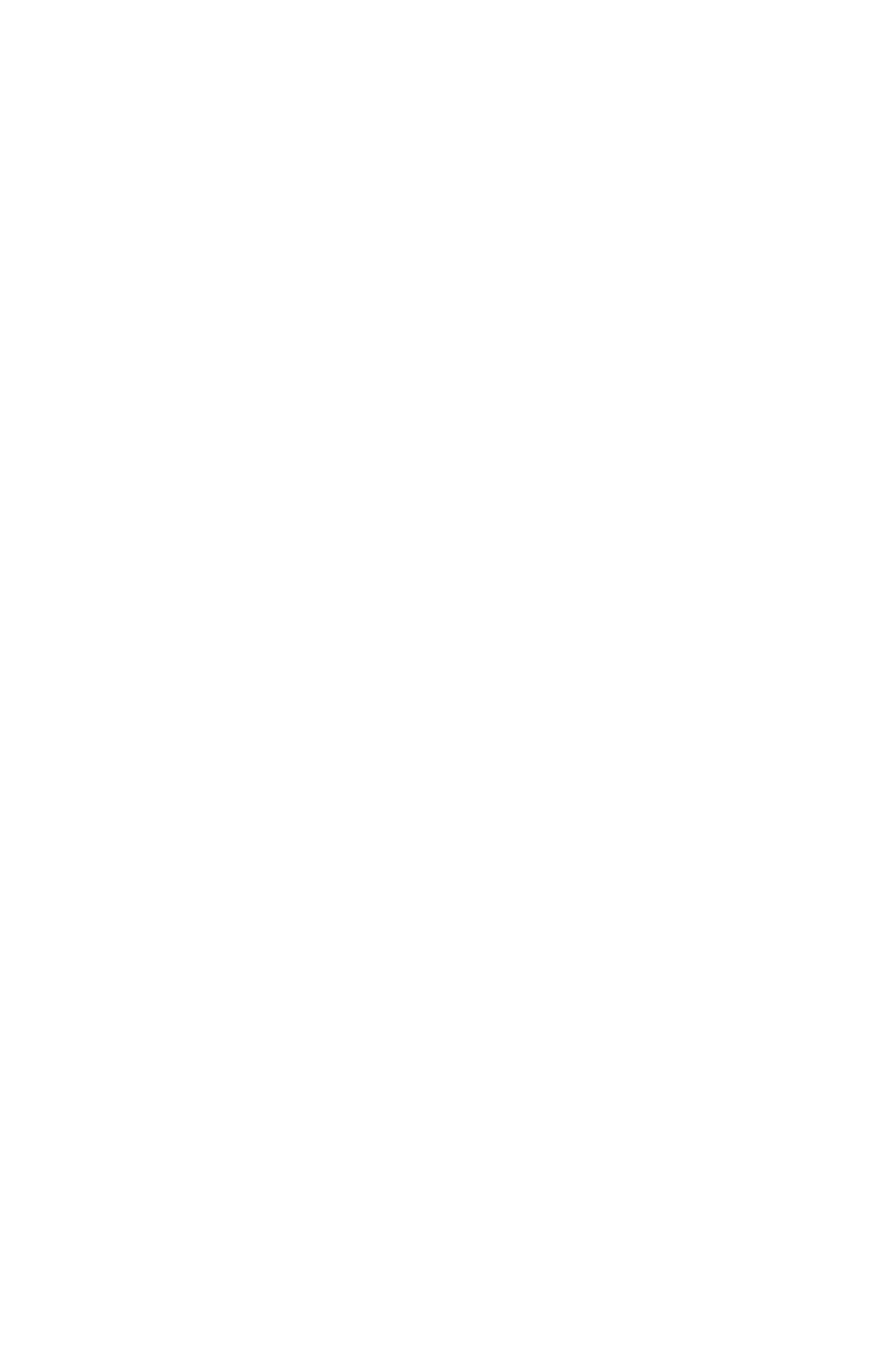# 2013 ACADEMIC CONVOCATION program

PRELUDE Selections from the Baroque and Classical periods String Quartet Grace Youn, violin Zachary Hamilton, violin Elaine Kelly, viola Faithlina Chan, cello

WELCOMING REMARKS Ronald R. Thomas, President PRESIDENT'S AWARD FOR ACADEMIC EXCELLENCE Jillian Andersen PRESENTATION OF ALL-UNIVERSITY AWARDS Lisa Ferrari, Associate Academic Dean

JAMES R. SLATER AWARD FOR ACADEMIC EXCELLENCE Nathan Pincus *Established by Professor Emeritus of Biology James Slater in 1977 to provide outstanding students with support in completing an individual project, including personal research, academic travel, services, activities, or attendance at a graduate school.*

### WRITING EXCELLENCE AWARDS

*A series of awards established by an endowment from the Hearst Foundation to recognize and encourage the achievement of the highest standards of excellence in writing. The endowment provides for nine annual awards in the following categories: humanities, including the fine arts; social sciences; natural sciences; Connections core; first-year seminar; and graduate programs.*

**Humanities** Andrew Fox Isaac Olson

**Social Sciences** Andrew Fox Andrew Galbraith Rachael Gary

**Natural Sciences and Mathematics** Talitha Wilson

**Connections Core** Molly Levis

**First-Year Seminars** Renee Meschi

**Graduate Programs** Anna Riggs

## "Everything's broken: how i learned to start worrying and love the world" Isaac Olson

"THE 'SO WHAT?' QUESTION" Mike Veseth Robert G. Albertson Professor, International Political Economy Program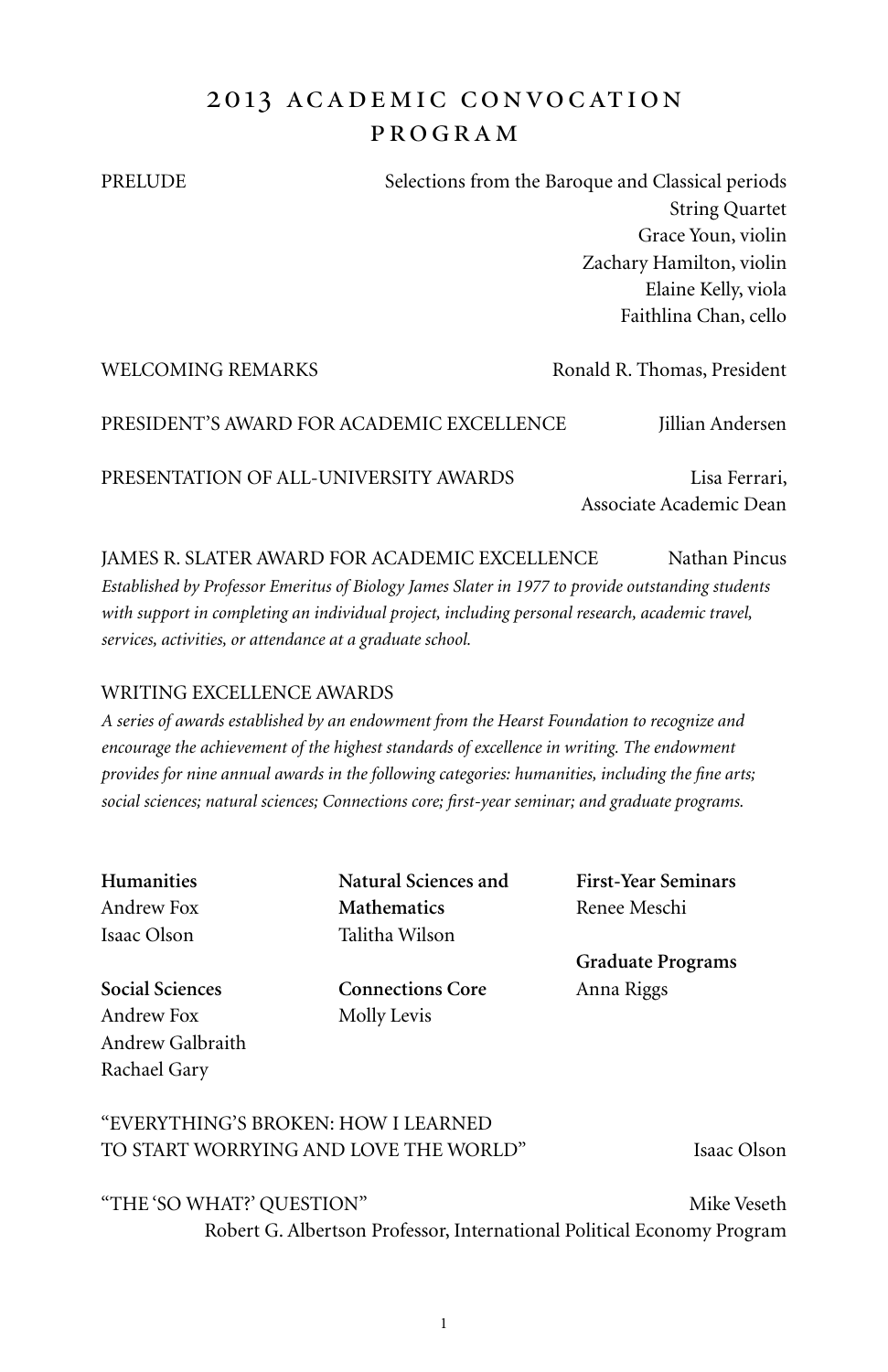#### Presentation of Departmental Awards

*University of Puget Sound students are recognized across the campus for extraordinary academic achievements in departmental programs. Many departments host their own award events during the latter portion of spring semester, and many of the award recipients honored in the printed Convocation program have received recognition at these special departmental functions. The selected awards presented today are representative of the academic accomplishments of the entire student body during the 2012–13 academic year. (\*Denotes faculty member of the platform party presenting award speeches.)*

Professor Steven Neshyba, Chemistry Professor Betsy Kirkpatrick, Biology Professor Jeff Tepper, Geology Professor Amy Spivey, Physics\* Professor Brad Richards, Mathematics and Computer Science Professor James Jasinski, Communication Studies

Professor David Moore, Psychology\* Professor Barbara Warren, Exercise Science Professor Lucretia Berg, Occupational Therapy Professor Jennifer Hastings, Physical Therapy Professor Greta Austin, Gender Studies

Professor Monica DeHart, Latin American Studies Professor Jan Leuchtenberger, Asian Studies Professor Pierre Ly, International Political Economy Professor David Sousa, Politics and Government\* Professor Matt Warning, Economics

Professor Geoff Proehl, Theatre Arts Professor John McCuistion, Art Professor Denise Despres, English Professor Geoffrey Block, School of Music Professor Brett Rogers, Classics Professor Greta Austin, Religion\*

Professor Douglas Cannon, Philosophy Professor John Lear, History\* Professor Dexter Gordon, African American Studies Professor Alva Butcher, School of Business and Leadership Professor Brendan Lanctot, Foreign Languages and Literature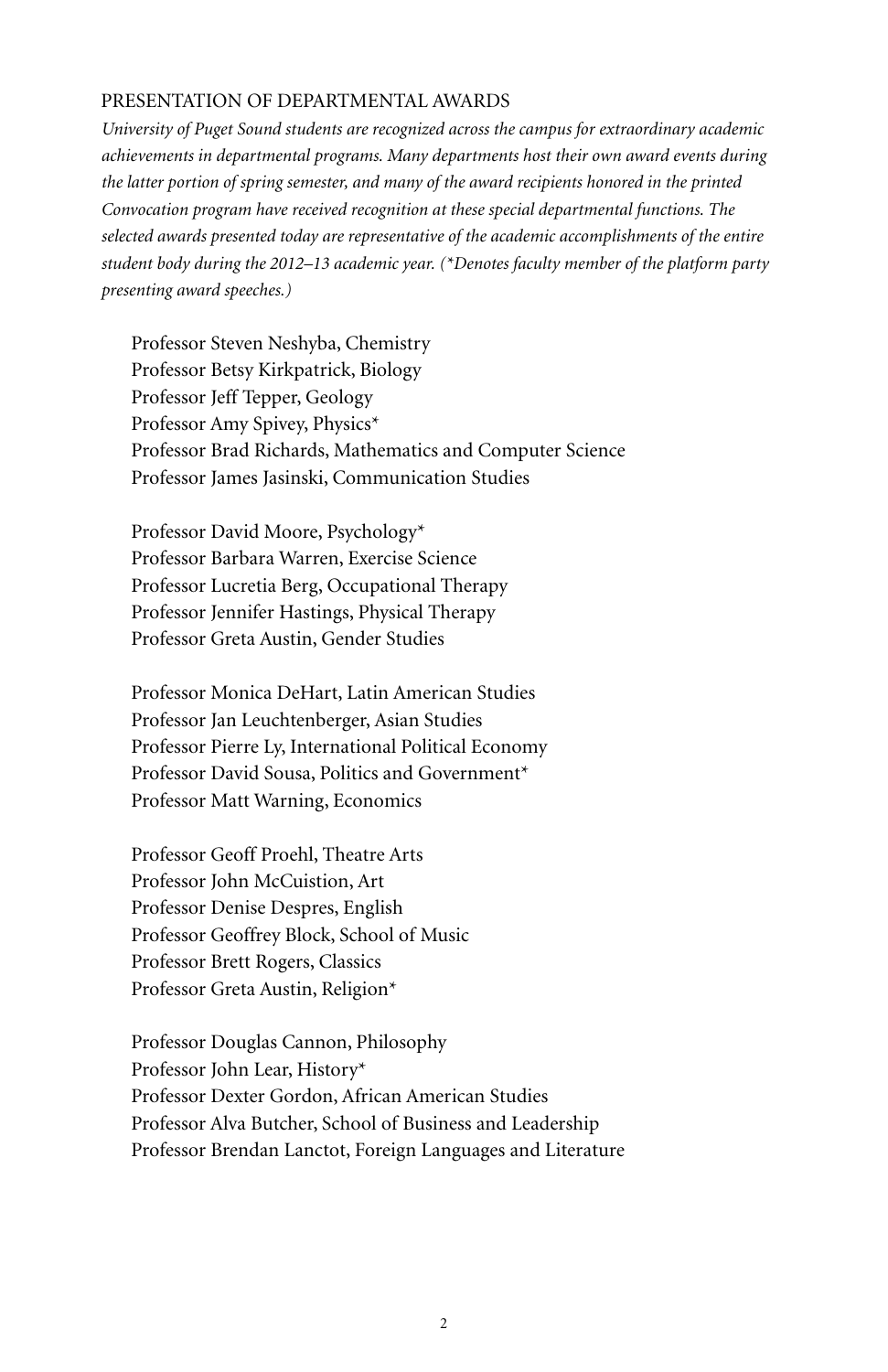# Honors Program Coolidge Otis Chapman Awards Honor Society Recognitions Research Awards Scholar-Athletes Faculty-Nominated Scholarships FELLOWSHIPS Lisa Ferrari

CLOSING REMARKS Ronald R. Thomas

POSTLUDE String Quartet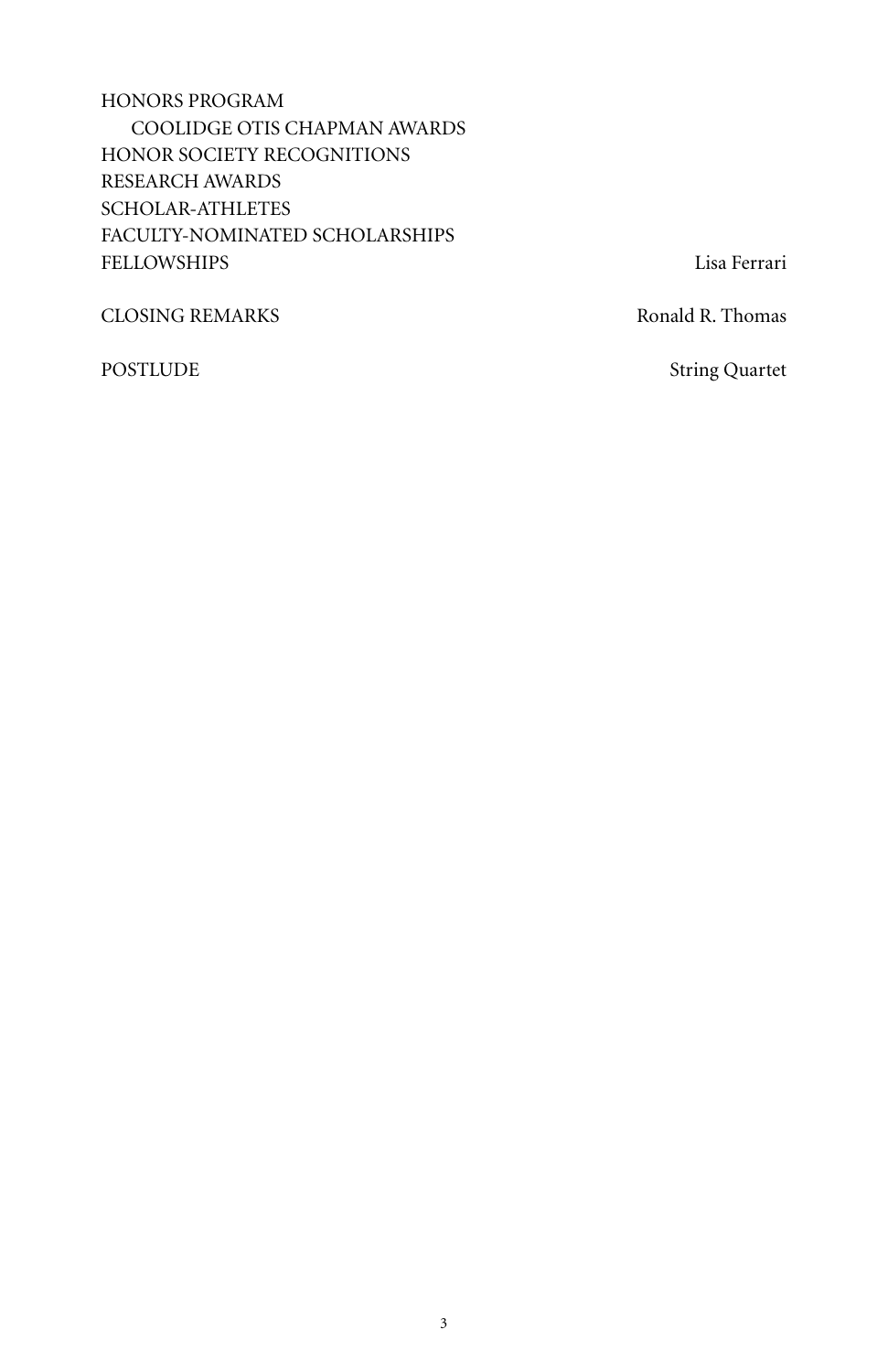# Departmental Awards

### African American Studies

#### **African American Studies Outstanding**

**Graduating Student Award.....................................................................**Airiel Quintana *This award is based on the student's overall performance in the classroom, on campus, and in the broader community. The award recognizes outstanding academic achievement, including grade point average and classroom contribution. This student excels both in African American studies courses, as well as in the broad spectrum of courses that make up a Puget Sound liberal arts education. In keeping with the commitment of African American studies this student is recognized for service to the immediate campus community and the extended community beyond the campus as a part of good academic citizenship.*

#### Art Department

**Eileen E. Henstreet Book Award .......................................................**Kristopher Paulsen *This award was created by the parents of Eileen E. Henstreet in her memory. Each year the art department selects an outstanding student to receive the honor.* 

### Asian Studies Program

**Robert G. Albertson Award ..................................................................**Samantha Brown *Awarded in honor of Professor Albertson (Asian studies and religion, 1956–87), founder of the Asian Studies Program at Puget Sound, to the graduate who has made a distinguished contribution to the spirit of the Asian Studies Program.*

#### Biology Department

**Gordon D. Alcorn Award** .....................................................................Maggie Shanahan *Presented to the outstanding senior biology major in recognition of academic achievement, accomplished research in biology, and outstanding service to the department and to the greater community.*

**Beverly Pierson Research Engagement Award ...........................................**Jay Goldberg *Given to a student who has demonstrated exceptional research dedication, engagement, and commitment during their time at University of Puget Sound.*

**Outstanding Research Presentation .................................................** Danielle Campbell Brenda Seymour (Honorable Mention) Jessica Wong (Honorable Mention) *This award is given in recognition of an outstanding oral presentation of excellent biological research at the 2013 Phi Sigma Undergraduate Research Symposium.*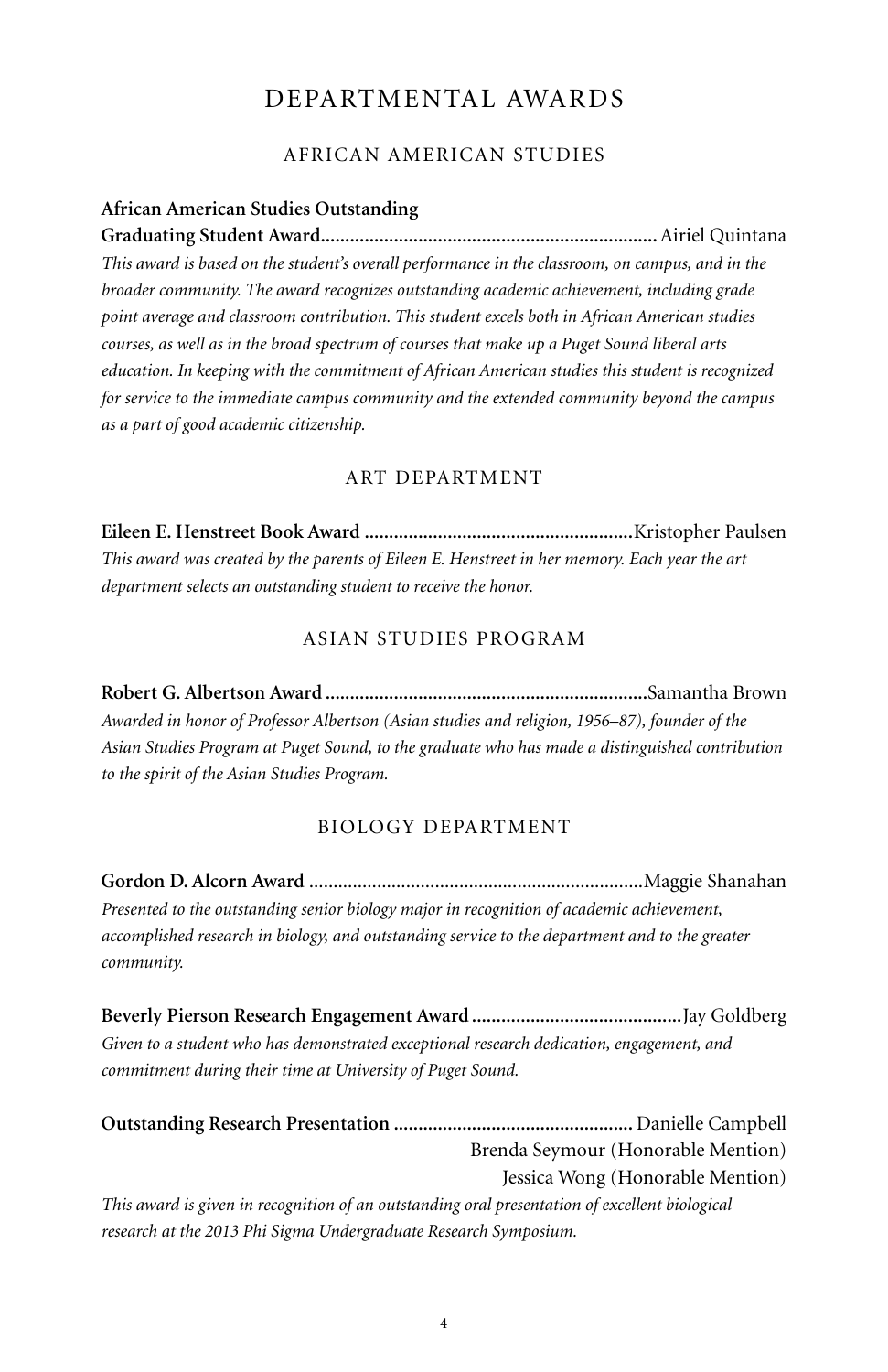| Talitha Wilson |
|----------------|

*Presented to a student who has demonstrated outstanding dedication and talent for helping other students to learn and appreciate the science of biology during service as a course assistant.*

|                                                                                                 | Grete Slaugh |
|-------------------------------------------------------------------------------------------------|--------------|
| For students who do exceptional work in the two biology courses taken during their second year. |              |

**Outstanding First-Year Student Award ..................................................**Alexander Biro *Conferred on students who do outstanding work in their first-year biology courses.*

# School of Business and Leadership

**Outstanding Academic Achievement Award...........................................**Jacob Gellman *This award recognizes excellence in academic achievement in business major courses.*

**School of Business and Leadership Writing Award ..................................**Uyen Nguyen *The School of Business and Leadership recognizes the importance of strong communication skills, both written and oral.*

**Business Leadership Program Excellence Award ..............................** Andrew Galbraith *This award, established in 2001, recognizes graduating BLP student(s) for exemplary endeavors in support of the Business and Leadership Program and the university.*

**General Business Major Excellence Award................................................**Natalie Keller *Awarded to a student who demonstrates such characteristics as academic excellence, professionalism, integrity, intellectual curiosity, and practical application of business principles.*

**International Business Major Excellence Award....................................**Jessica Otaguro *This award recognizes a student who has demonstrated excellence in such areas as cross-cultural communication skills, sophisticated understanding of the global business context, and genuine openness to diversity.*

## **Excellence in…**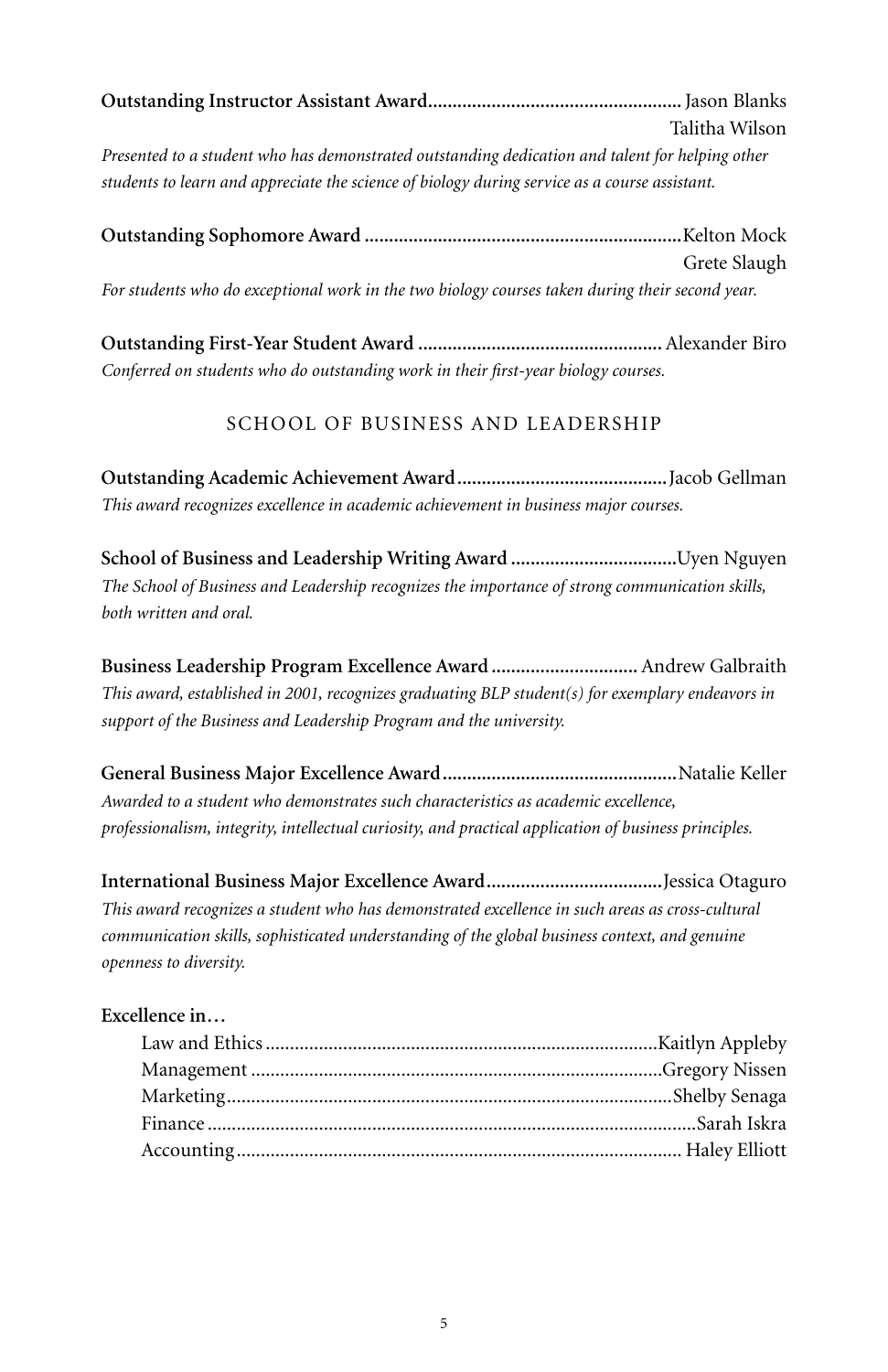#### Chemistry Department

**American Chemical Society Student Affiliates Award.................................** Sarah Long *Awarded to the chemistry or biochemistry major with the highest GPA in chemistry.*

## Classics Department

**David A. Lupher Philology Prize ...................................................................**Ian Wright *Awarded by the faculty of the classics department to recognize the special facility demonstrated by this student in seeking to master the translation of Greek and Latin.*

**Distinguished Graduating Senior in Classics.......................................**Zachary Flathers *Awarded by the faculty of the classics department to recognize the student who has shown great potential in the breadth and intelligence of his scholarly writing.*

**Honors in Classics Award............................................................................**Katy Willcox *Awarded by the faculty of the classics department to recognize the student who has performed with consistent excellence throughout the academic program in classics.*

## Communication Studies Department

# **W. H. Baisinger Outstanding Graduate Award .....................................** Gretha Loubser Ida Poberezovsky *Awarded in honor of Professor Wilbur Baisinger to students who distinguish themselves both in academic achievement and significant contribution of service to the department.*

**Michael P. Madden Research Award .......................................................** Zachary Spann *Awarded in recognition of ongoing commitment to scholarship through significant research and writing.*

**Mary Christine Pence Course Assistant Award....................................**Caitlin Shannon *This award, named for a former student, recognizes an outstanding undergraduate course assistant.*

## Economics Department

**Economic Theory Award....................................................................** Andrew Galbraith *This award is given annually to the economics major who has demonstrated the greatest mastery of economic theory during the undergraduate years.* 

## English Department

**Rosemary Van Arsdel Award ...........................................................................**John Todd *The Rosemary VanArsdel Award is given each year to the outstanding senior English major with an emphasis in writing, rhetoric, and culture.*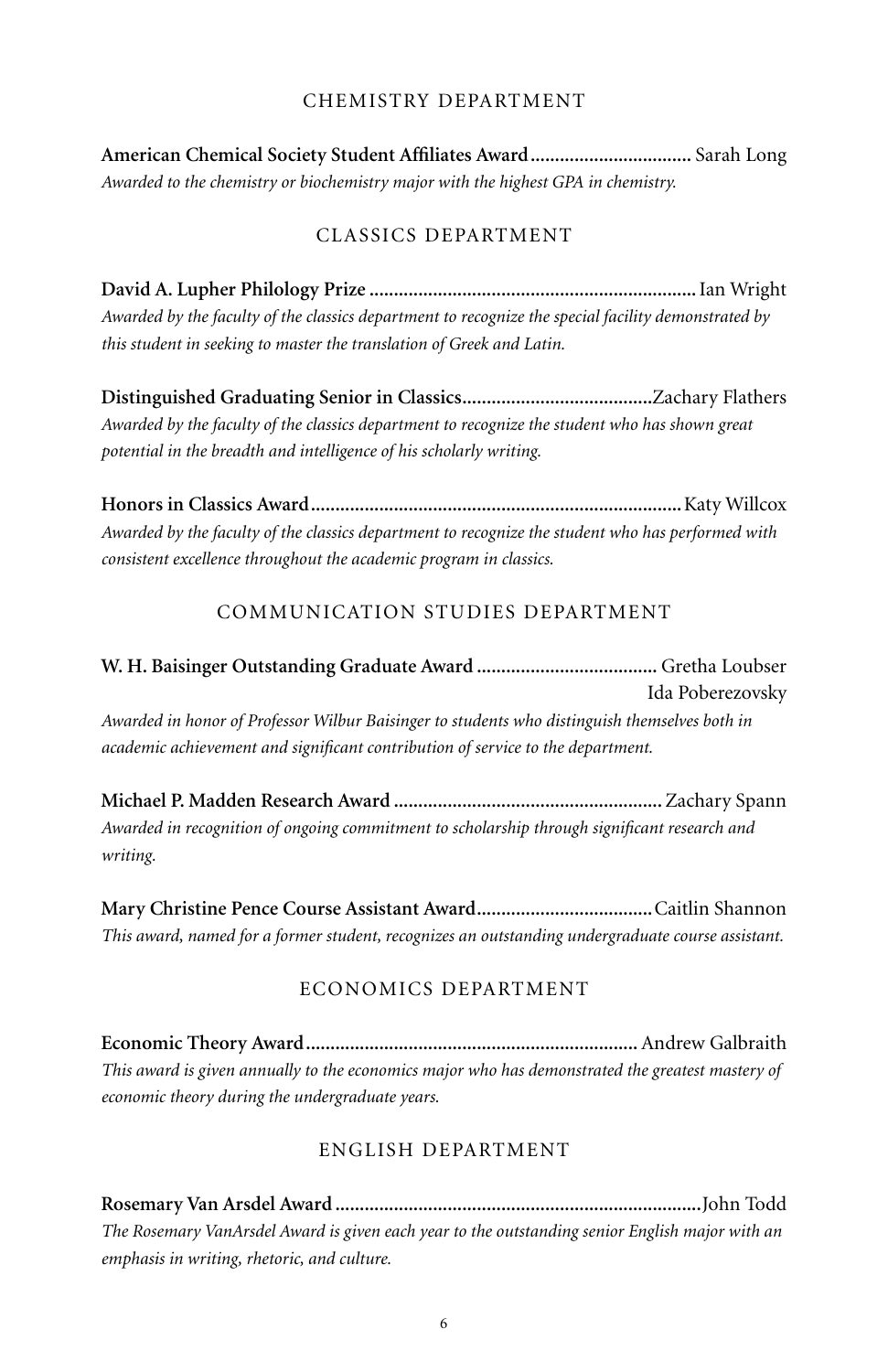**Philip Hager Award.......................................................................................**Kelli Conley *The Philip Hager Award is given each year to the outstanding senior English major with an emphasis in literature.*

**Barry Bauska Award ..........................................................................** Crystal Ignatowski *The Barry Bauska Award is given each year to the outstanding senior English major with an emphasis in creative writing.*

**Greenfield Award ..........................................................................................** Chloe Hunt *The Greenfield Award is given in recognition of Professor Peter Greenfield, who taught in the English department from 1983 to 2011. The award is given to the student whose leadership has enhanced the intellectual life of our department.*

**Kathryn Irene Rodgers Memorial Scholarship .....................................**Grace Heerman *The Kathryn Irene Rodgers Memorial Scholarship fund was established by Dr. J. Bruce Rodgers, Professor of Music, in memory of his wife, an alum of the Writing Institute of the English department and president of the Association of Professional Writers and Editors. It is awarded to an outstanding English major pursuing a career in professional writing.* 

**Sandler Award in Literature .................................................................** Shannon Kilgore *The Sandler Award in Literature recognizes the best essay written in a 400-level seminar during the academic year. The award is named after Professor Florence Sandler who taught in the department from 1970 until her (semi) retirement in 2011.* 

**Esther Wagner Fiction Contest ...........................................................** Meghan Peterson *The Esther Wagner Fiction Contest is open to any Puget Sound student who submits a short story. The Wagner award was established in honor of the late Esther B. Wagner, who taught English at Puget Sound from the 1960s–80s.*

**Nixeon Civille Handy Poetry Contest ................................** 1st Place: Ida Poberezovsky 2nd Place: Ariana Scott-Zechlin 3rd Place: Nolan Ellis

*The Nixeon Civille Handy Poetry Contest is open to any student at Puget Sound who submits a poem. The Handy award is supported by funds donated by the late Nixeon Civille Handy, who was a published poet and established the prize in memory of her son, Bruce, who was an alumnus of the university.*

# Exercise Science Department

**Roberta Wilson Award.................................................................................**Nia Jennings *Awarded for exceptional scholarship, leadership, and extraordinary potential for success in the field.*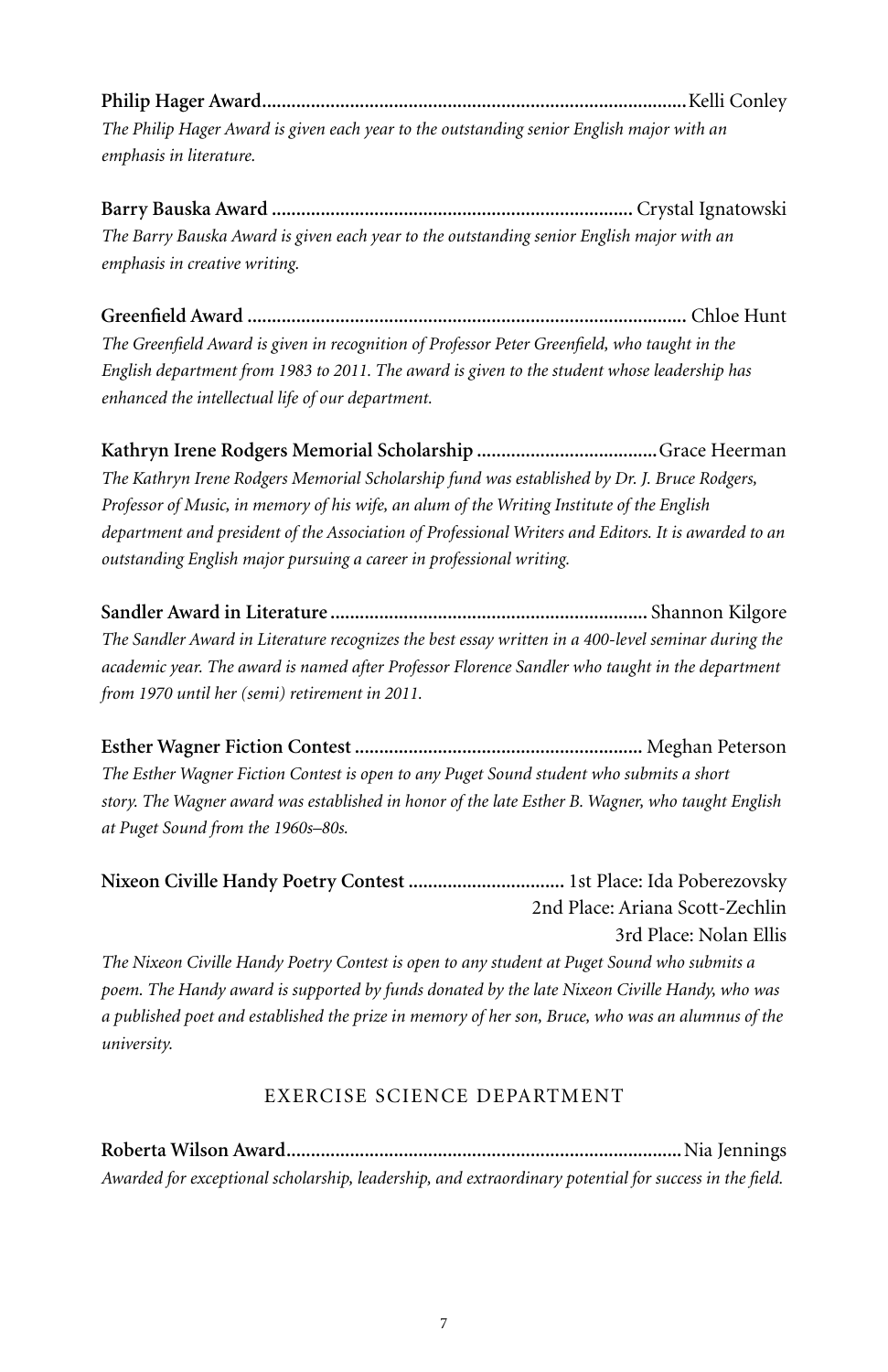## Foreign Languages and Literature Department

**Alain Renoir Award...................................................................................**Gillian Schroff *Established through the gifts of Professor Renoir and the Department of Foreign Languages and Literature and awarded by the faculty to an outstanding student of foreign languages and literature.*

**Marcelle Martin Award........................................................................**Joanna Chapman Kristina Clark

*Awarded to a student majoring in Romance languages who has demonstrated excellence in music, art, or theater and has a high degree of fluency in the chosen Romance language.*

**Justin Martin Memorial Award....................................................................**Julie Taquin *Awarded to a student majoring in international affairs with French as the language of emphasis.*

**Jacqueline Martin Award...........................................................................**Hannah Mink *To be awarded for excellence in French literary studies to be selected by the faculty in French. Book award from the private French library collection of Professor Emerita Jacqueline Martin.*

**Esperanza Gurza '61 Memorial Scholarship ....................................**Benjamin LaBouve *Awarded to an outstanding student majoring in French or Spanish who has demonstrated excellence in both languages.*

**Charles and Bertha Robbins Award..........................................................** Miriam Cook *Awarded to an outstanding student of Spanish.*

**Helmut L. Jueling Memorial Scholarship....................................................** Anne Wynn *Awarded to an outstanding German-language student.*

**Otto Bachimont Prize..................................................................................**Katy Willcox *Awarded for excellence in both German literature and the other arts.*

# Gender Studies

**E. Ann Neel Award in Women/Gender Studies............................................**Molly Levis *The E. Ann Neel Award in Women/Gender Studies recognizes students who have considerably contributed in the classroom to advance our collective understanding of the workings of gender, as well as demonstrated a deep personal commitment to addressing issues of gender justice in our community.*

## Geology Department

**Norman R. Anderson Award.............................................................................**Lisa Kant *This award is given annually to the graduating geology major who best exemplifies the spirit and joy of learning, the intellectual breadth, and the love of geology displayed by our former colleague, Professor of Geology Norman R."Norm" Anderson.*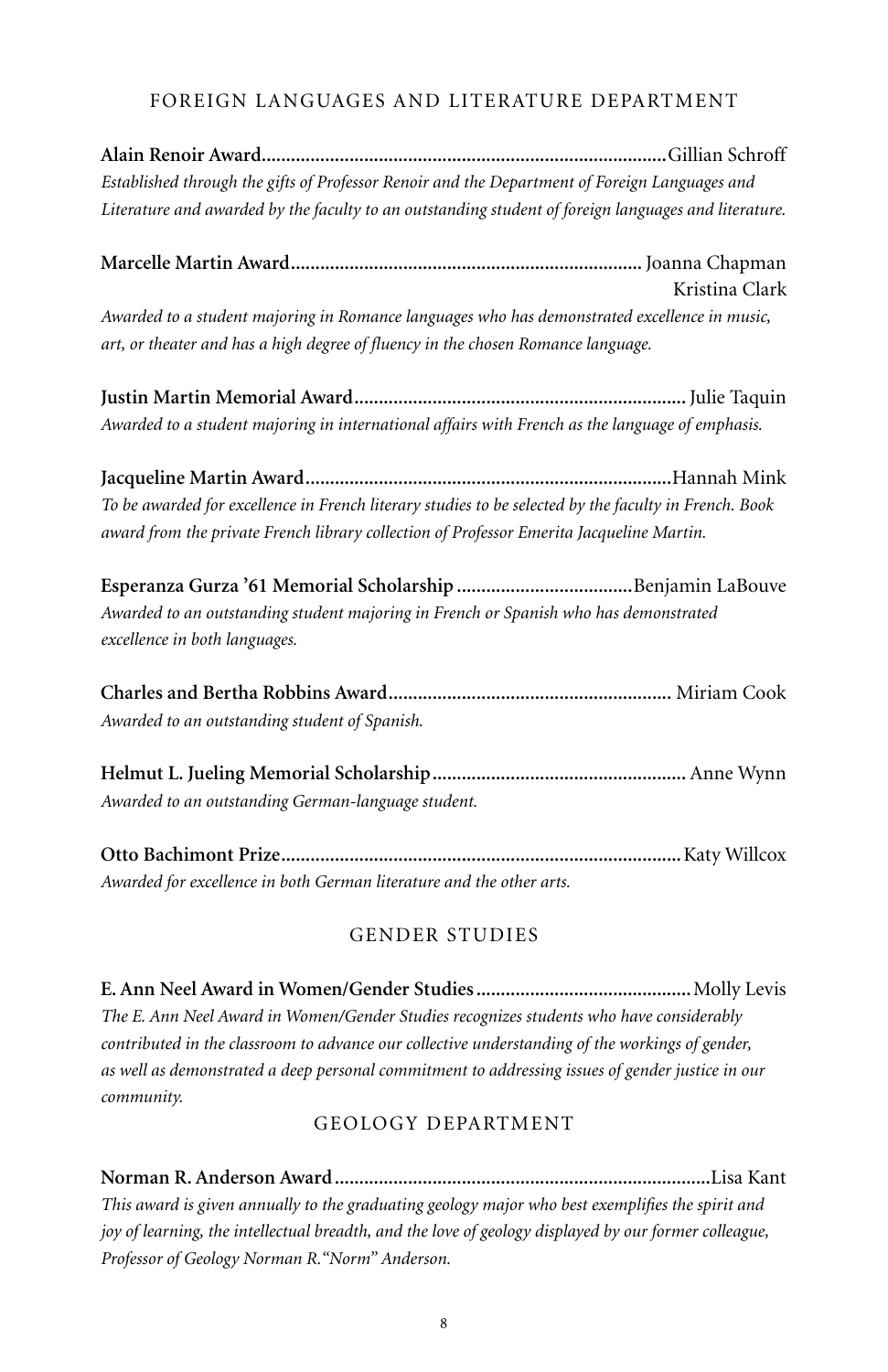**Al Eggers Award ..........................................................................** Samuel Berkelhammer *Awarded by the University of Puget Sound geology faculty to a graduating geology major whose work successfully integrates field study and laboratory analysis in outstanding research. The award is given in the spirit of our colleague and friend Dr. Al Eggers, professor emeritus of geology.*

### History Department

**Kathy Phibbs Memorial Scholarship...........................................................**Alexis Bruce Miriam Cook Antonina Klincewicz Marissa Litak *Established in 1991 by Gwen and Phil Phibbs to be awarded to women interested in history and reading, with a commitment to outdoor recreational activities.*

**Roy N. Lokken Memorial Book Award.....................................................**Aaron Altabet Jana Cary-Alvarez Miriam Cook Michael Denman Marissa Friedman Katherine McCormick Morgan Taylor *Established in honor of Professor Lokken, a member of the Class of 1941, who went on to a career as a historian and college teacher. Awarded to selected majors who have impressed the faculty with their achievement, promise, resolution, and aspiration; awards are for the purchase of books.*

## Honors Program

**Roderick MacArthur Superior Thesis Presentations................................**Kyle Wenholz Ariana Scott-Zechlin

**Thomas A. Davis Summer Research Award .............................................** Grace Ferrara *Established in honor of former dean of the university and founding member of the Honors Program, Thomas A. Davis. Awarded for research leading to a senior Honors Program thesis.*

**Honors Alumni Scholarship 2013..........................................................** Kyle Whitcomb

#### **Coolidge Otis Chapman Honors Scholars**

| Evan Arkin           | Anna Lindquist  |
|----------------------|-----------------|
| <b>Shelby Cauley</b> | Erin Lindsey    |
| Grace Ferrara        | Charles Nguyen  |
| Andrew Galbraith     | Nathan Pincus   |
| Chloe Hunt           | Sohan Punatar   |
| Annika LaVoie        | Lauren Raemhild |

Gillian Schroff Ariana Scott-Zechlin Rebecca Short Hilary Tighe Kyle Wenholz

*Students who have completed both the prescribed coursework of the Honors Program and an approved senior thesis.*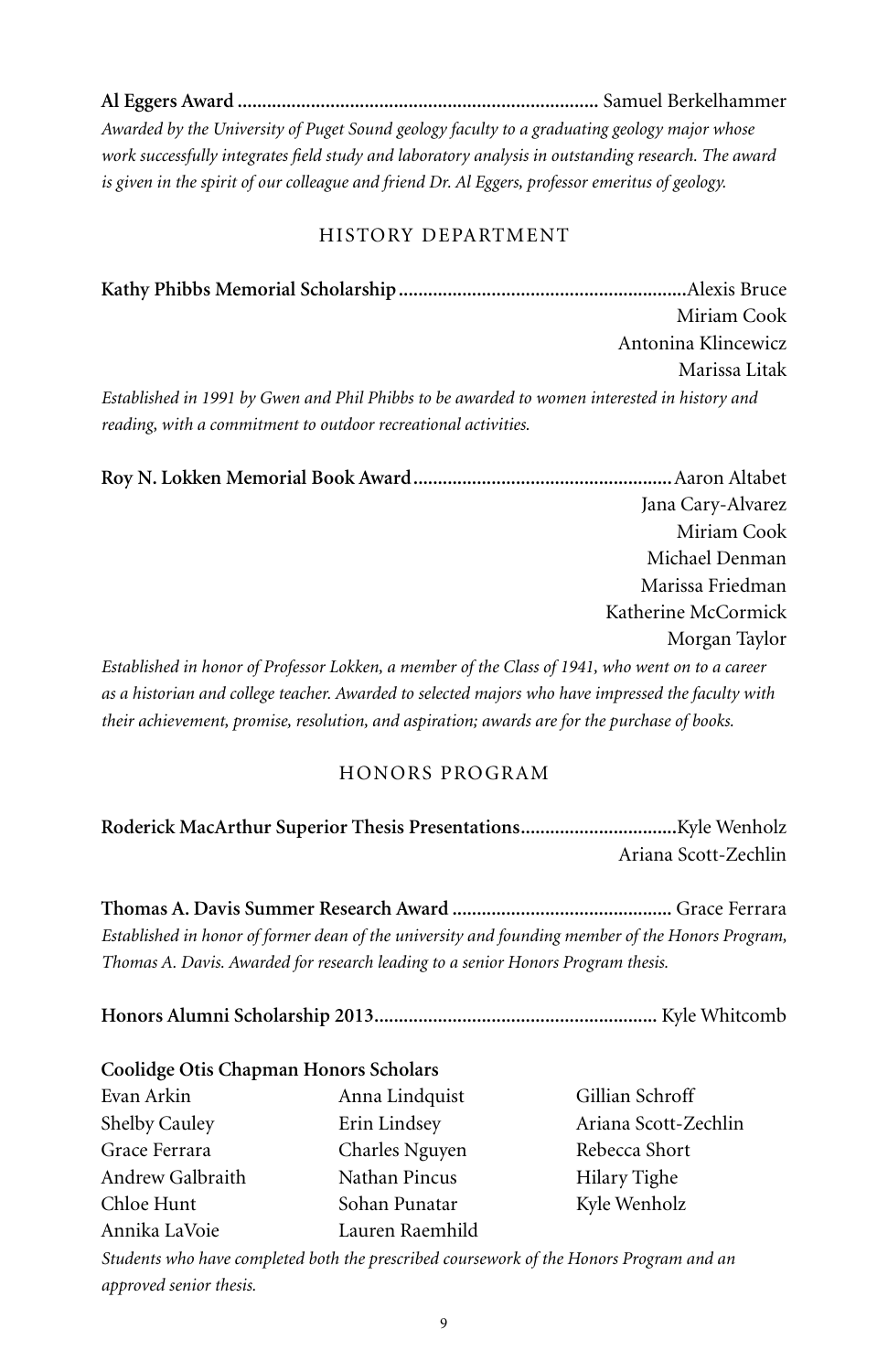#### International Political Economy Program

**Pros Ta Akra Academic Achievement Award..............................................**Taylor Beard Jason Rison Vienna Saccomanno

*Awarded to graduates who have demonstrated the highest level of sustained performance in international political economy as indicated by their grade point average in the major.*

## Latin American Studies

#### **Our Americas Award for Academic Achievement**

**in Latin American Studies.....................................................................**Janessa Beringer *This annual award honors the outstanding interdisciplinary skills and regional knowledge demonstrated by a senior Latin American studies minor through high academic achievement in the Latin American studies curriculum.*

#### Mathematics and Computer Science Department

**Edward Goman Outstanding Senior Award............................................**David Clausen *Awarded in honor of Professor Goman to a senior major in mathematics and computer science, in recognition of superior academic performance.*

|                                                                | Nathan Pastor |
|----------------------------------------------------------------|---------------|
|                                                                | Dongni Wang   |
| An endowed scholarship in memory of Professor Goman awarded to | Robin Wilson  |
| students majoring in mathematics and computer science.         |               |

**Thomas Malcolm and Hilda Enden Jack Scholarship .............................**Brian Whetter *An endowed scholarship established by Hilda Jack in memory of her husband, Thomas Jack, and awarded to students majoring in mathematics.*

| Simone McCullough |
|-------------------|
| Davis Shurbert    |
|                   |

*An endowed scholarship awarded to students majoring in mathematics.*

#### **Goman Book Award**

*Awarded in honor of Professor Goman to senior majors in mathematics and computer science, in recognition of academic excellence and department service.*

| Jillian Andersen | Shepherd Engle      | Zachary Kallenborn |
|------------------|---------------------|--------------------|
| Daniel Bahr      | Peter Geertz-Larson | Kasha Moore        |
| Mitchell Benning | Daniel Guilak       | Caitlin Shannon    |
| Kyle Brooks      | James Herron        | Kyle Wenholz       |
| David Clausen    | Erin Jamroz         | Jinshil Yi         |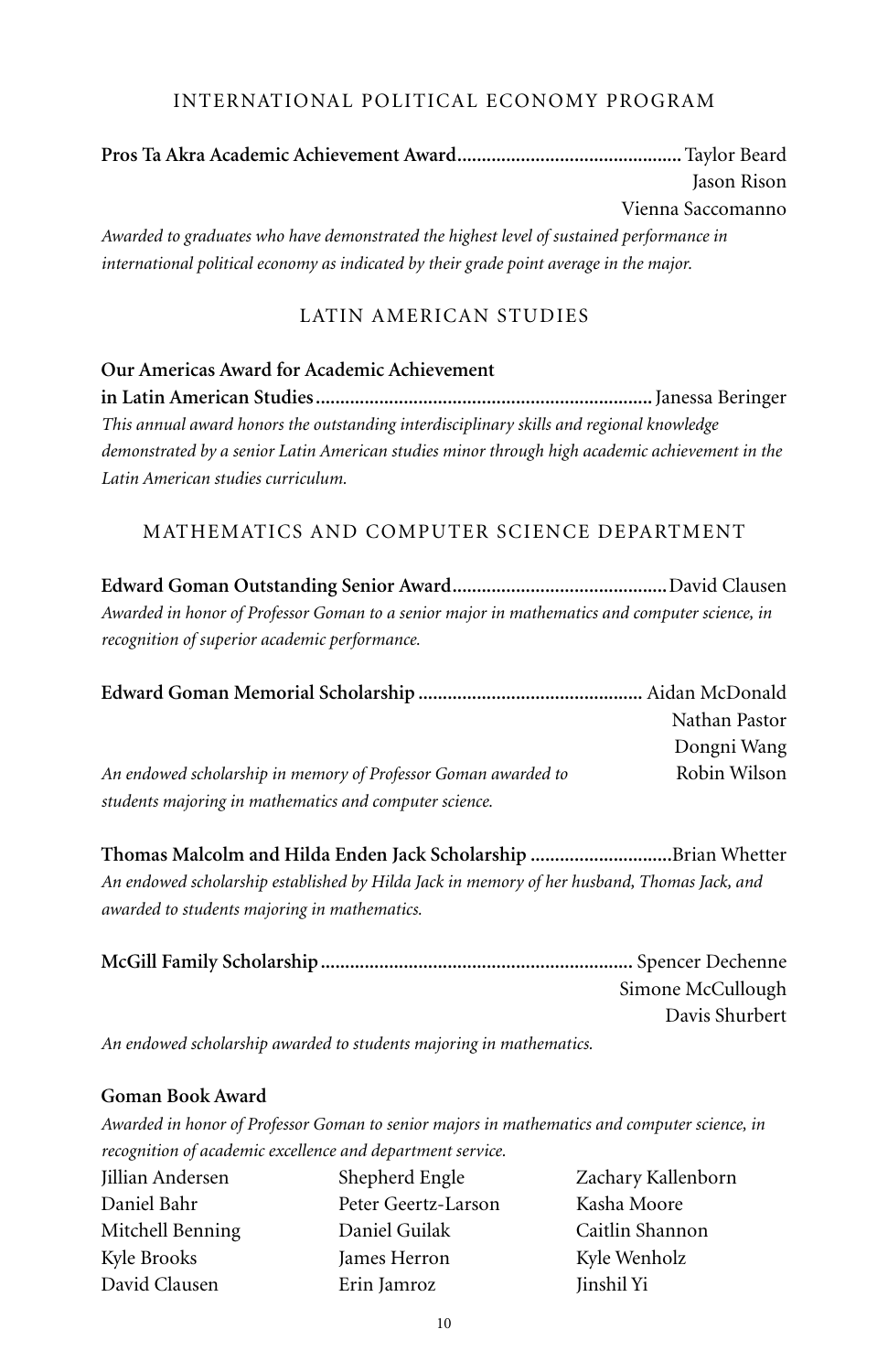## School of Music

| Jinshil Yi                                                                                                                        |
|-----------------------------------------------------------------------------------------------------------------------------------|
|                                                                                                                                   |
| This scholarship, made available through a generous gift from Dr. and Mrs. Jones, is awarded                                      |
| annually to outstanding student musicians with a preference given to music majors.                                                |
| OCCUPATIONAL THERAPY PROGRAM                                                                                                      |
|                                                                                                                                   |
| Jessica Griesse                                                                                                                   |
| Presented to a graduating occupational therapy student who has consistently shown unselfish                                       |
| devotion to facilitating the learning of others.                                                                                  |
|                                                                                                                                   |
| Lauren Anderson-Connolly                                                                                                          |
| Tiffany Cunningham                                                                                                                |
| Tara Curtis                                                                                                                       |
| Zena Lia Toyama                                                                                                                   |
| Given in recognition of exceptional commitment to the curricular and cocurricular experience of<br>occupational therapy students. |
| Occupational Therapy Fellowship Recipient  Lauren Anderson-Connolly                                                               |
| Kimberly Faucett                                                                                                                  |
| Olive Oyango                                                                                                                      |
| Maia Richardson                                                                                                                   |
| Jennie White                                                                                                                      |
| A two-year departmental scholarship award to support graduate study in the Occupational<br>Therapy Program.                       |

**Community Health Serviceship................................................................**Meghan Blake Tiffany Cunningham Sarah Hunt Erin Keeley *The Community Health Serviceship entails a two-year commitment to volunteering with a local nonprofit agency. The serviceship recipient is provided a stipend in return for enhancing the agency's delivery of health-related services, including accessibility, assistive technology, health education, wellness promotion, or service coordination.*

#### Philosophy Department

|                                                                                                | Kate Hanniball |
|------------------------------------------------------------------------------------------------|----------------|
| Awarded in honor of longtime professor John Magee to junior or senior students showing promise |                |
| and achievement in the academic discipline of philosophy.                                      |                |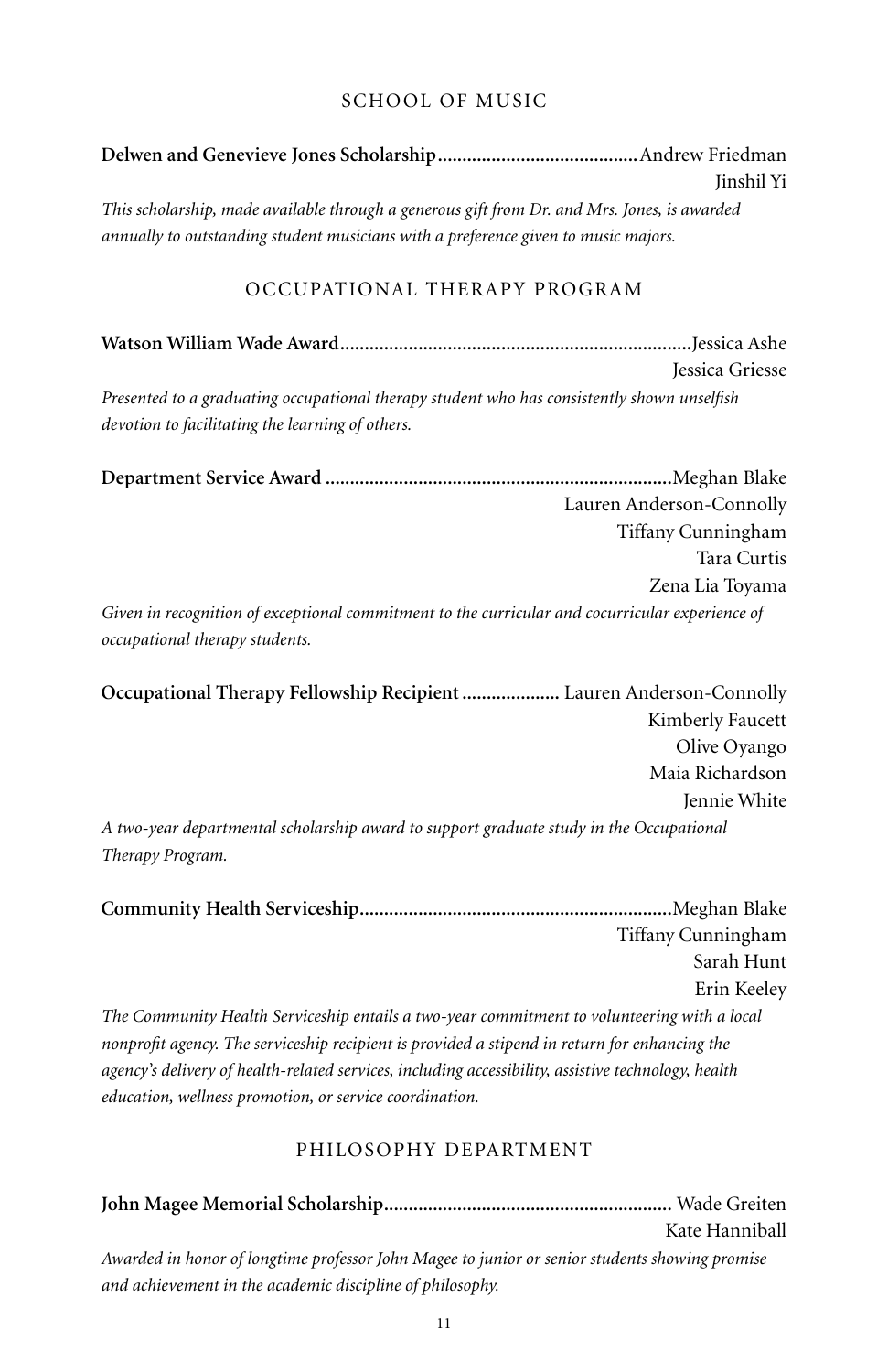#### Physical Therapy Program

|                                                                                               | Carrie Pillers |
|-----------------------------------------------------------------------------------------------|----------------|
|                                                                                               | Poul Stefansen |
| A three-year departmental scholarship award to support graduate study in the Physical Therapy |                |
| Program, based on extraordinary quality of application to the program.                        |                |

**Roger Williams Scholarship .............................................................**Christopher Adams Amber Schmidt *Awarded by departmental faculty to students who combine scholarship with excellent capacity for professional relationships with patients and colleagues.*

**Physical Therapy Honored Faculty Scholarship..............................** Christian Peterson *The endowment supporting this award derives from funds donated in the name of a number of physical therapy faculty members, and it honors a student who has demonstrated particular potential in critical inquiry and clinical research.*

**Ross Family Memorial Award .....................................................................**Justin Simon *Awarded to outstanding physical therapy students overcoming financial need.*

**Franke Tobey Jones Scholarship ...........................................................**Cameron Walter *The Franke Tobey Jones Scholarship is given to a student who is interested in practicing geriatric or adult neurologic physical therapy.*

## Physics Department

**Raymond and Olive Seward Award .........................................................**David Clausen *A scholarship established by Olive Seward to honor her husband, Raymond S. Seward, professor of physics from 1923 to 1955. This award recognizes outstanding physics majors.*

**Thomas Malcolm and Hilda Enden Jack Scholarship .......................**Matthew Baldwin *Awarded to outstanding physics majors.*

## Politics and Government Department

**Alexis De Tocqueville Award........................................................**Benjamin Anderstone *This award recognizes one or two graduating seniors whose coursework and contributions to the discussion of political issues and on campus have been exceptional. Winners of this award have been both outstanding students and great citizens of the department and the university, extending themselves to build connections among students and between students and faculty.*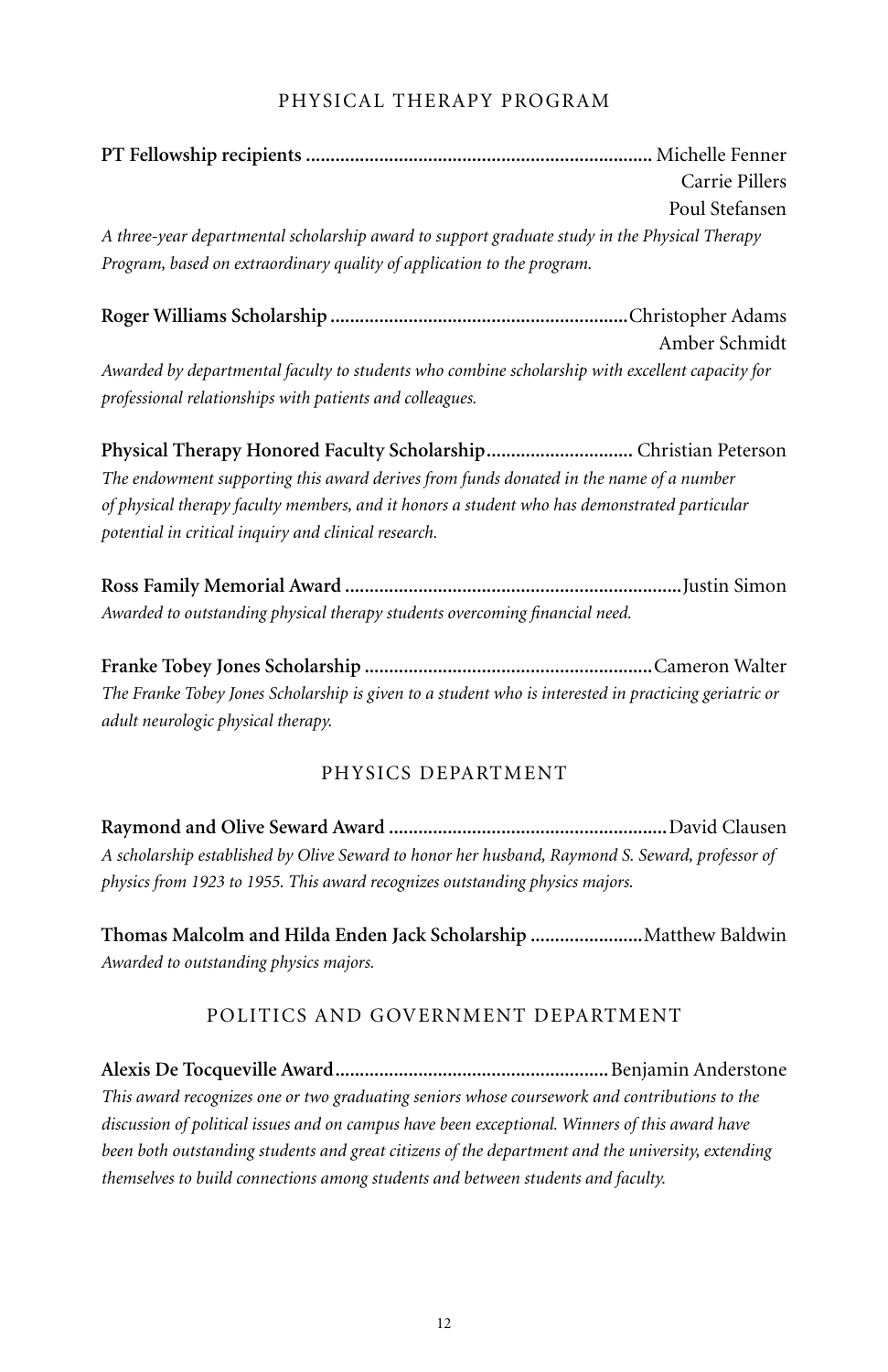#### Psychology Department

**Award for Outstanding Academic Engagement..........................................**Andrew Fox Thien Vu *This award is given to students who have contributed significantly to the psychology program, and who have obtained outstanding scholastic achievement during their undergraduate careers.*

**Award for Honorable Academic Engagement............................................**Shani Cohen Gabrielle Duhl Kate Hanniball Logan Jones Abigail Mattson Jenna Miller *This award recognizes students' high level of academic performance and scholarly engagement as psychology majors.* 

#### Religion Department

**Douglas R. Edwards Award for Scholarly Excellence...............................**Sierra Maloch Isaac Olson

*This award, established in honor of religion colleague Professor Douglas Edwards, honors the religion major who has intellectually distinguished him- or herself by writing the most intellectually rigorous and original thesis in religion in the past year. Professor Edwards, distinguished professor of religion from 1987 to 2008, renowned for his expertise in biblical archeology, set the standard in the Department of Religion for the highest level of scholarship. With this award his colleagues seek to memorialize Professor Edwards' commitment to scholarly excellence by recognizing the graduating senior who has demonstrated superb scholarly achievement.*

#### Theatre Arts Department

**Excellence in Theatre Arts....................................................................**Megan Anderson *This award recognizes examples of consistently excellent work in both production and class.*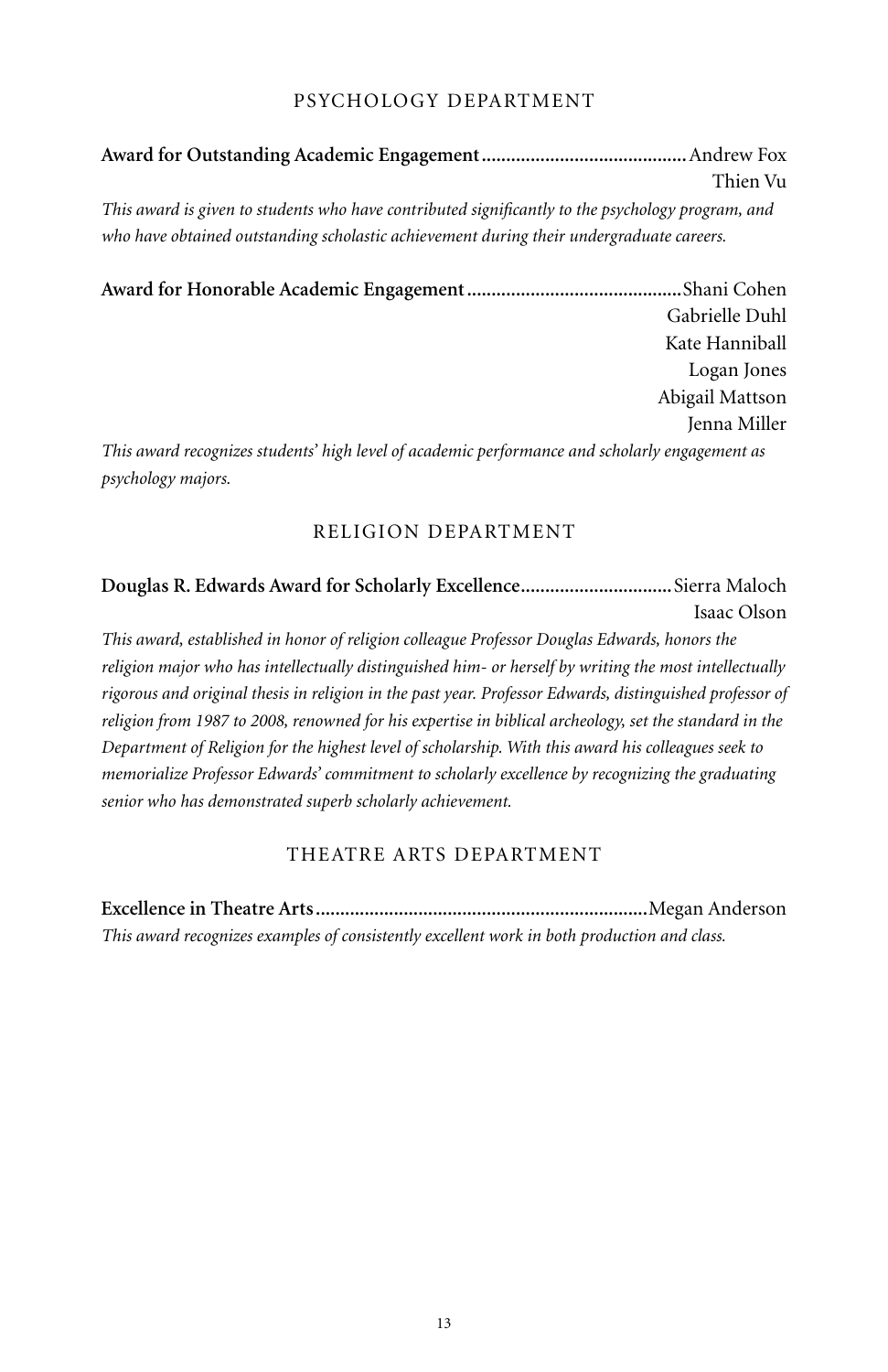# HONOR SOCIETIES

# PHI BETA KAPPA

## **Class of 2013**

| Benjamin Anderstone | Daniel Guilak     | Nathan Pincus        |
|---------------------|-------------------|----------------------|
| Taylor Beard        | Kevin Halasz      | Ida Poberezovsky     |
| Mitchell Benning    | Hillary Handler   | Airiel Quintana      |
| Janessa Beringer    | Kate Hanniball    | Shannen Riede        |
| Samantha Brown      | Erika Hayes       | Jason Rison          |
| Chelsea Clark       | Grace Heerman     | Vienna Saccomanno    |
| Maxwell Cohen       | James Herron      | Ariana Scott-Zechlin |
| Kelli Conley        | Chloe Hunt        | Maggie Shanahan      |
| Eryn Eby            | Madeline Isaacson | Phoebe Smith         |
| Monica Edwards      | Kelsey Johnson    | Laura Strong         |
| Shepherd Engle      | Logan Jones       | Abigail Struxness    |
| Andrew Fox          | Gyeong-A Kang     | Hilary Tighe         |
| Theresa Gabrielli   | Lisa Kant         | Kyle Wenholz         |
| Andrew Galbraith    | Sarah Long        | Alexandra Werner     |
| Melissa Gaughan     | Gretha Loubser    | Katy Willcox         |
| Peter Geertz-Larson | Sierra Maloch     | Talitha Wilson       |
| Jacob Gellman       | Amanda Ohsiek     | Jinshil Yi           |
| Grace Goodwin       | Ellie Page        |                      |

# **Class of 2014**

# David Ho Brendan Trosper

|                                                                                          | David Ho |
|------------------------------------------------------------------------------------------|----------|
| Awarded to a junior with superlative academic performance in and demonstrated breadth of |          |
| intellectual interests and accomplishments.                                              |          |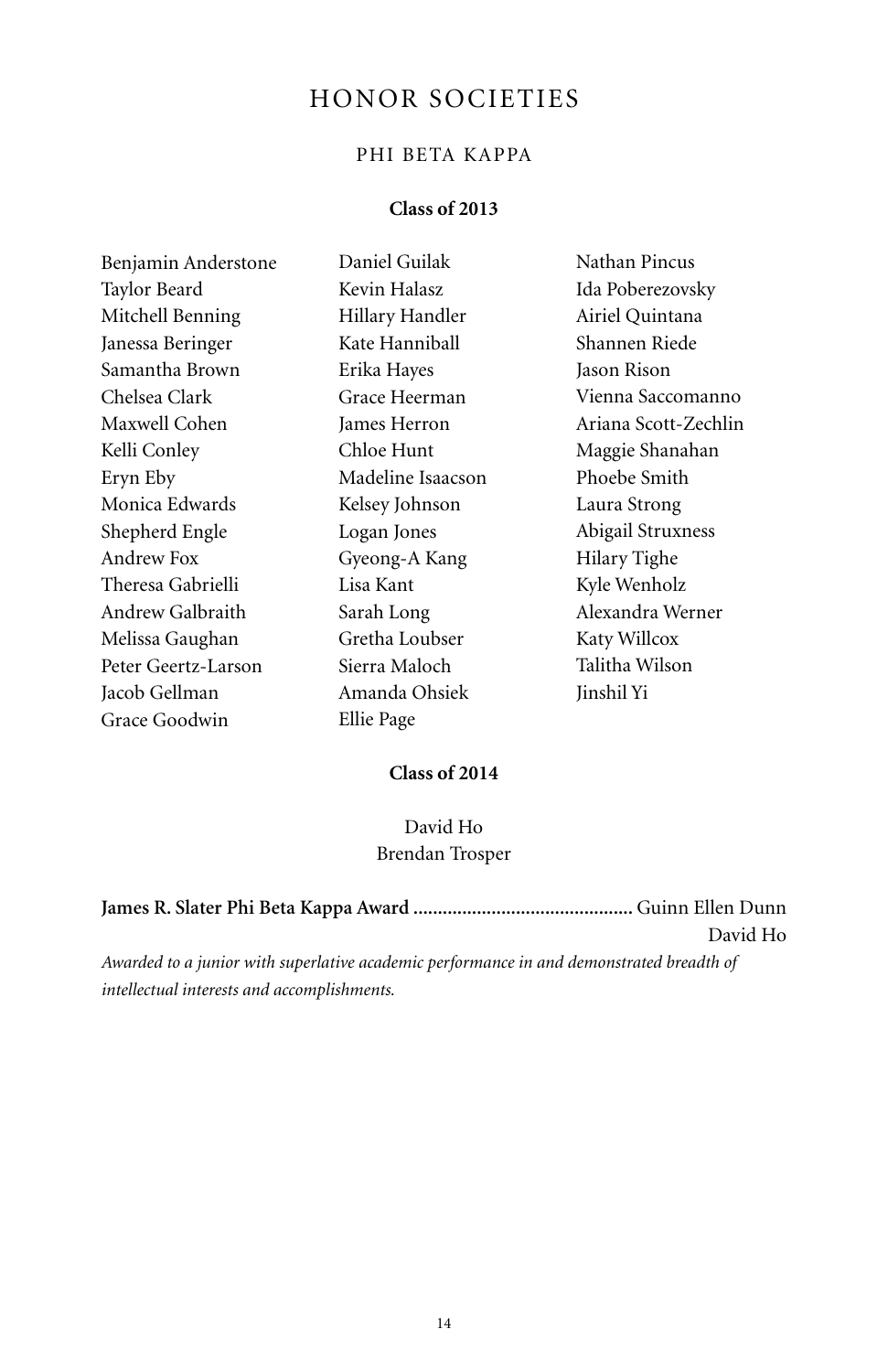#### Phi Kappa Phi

#### **School of Education Class of 2014**

Jasmine Blair-Brown Sabrina Glatt

Lauren Olson Lily Palmer

Rachel Shirreff

**School of Education Class of 2013** Molly Copeland Erin Legg

#### **Class of 2013**

Chelsea Clark Monica Edwards Peter Geertz-Larson Kathryn Ginsberg Grace Goodwin Hillary Handler Kate Hanniball Gyeong-A Kang Gretha Loubser Brian Van Gundy Jr.

### **Class of 2014**

| Haley Andres      | Guinn Dunn        | Emily Masangcay    |
|-------------------|-------------------|--------------------|
| Abbie Baldwin     | Siri Erickson     | Abigail Mattson    |
| Bailey Bartelt    | Marissa Friedman  | Aspen Mayberry     |
| Emily Brothers    | David Ho          | Kayleigh O'Donnell |
| Brenna Buckstaff  | Sara Hoffman      | Carol Prince       |
| Jana Cary-Alvarez | Jasmine Kaneshiro | Brendan Trosper    |
| Christina Chun    | Kristina Lewin    | Alisa Wallace      |
| Emma deVries      | Taylor Loynd      | Emma Wilson        |
|                   |                   |                    |

#### **Current Student Members**

| Erin Abel      |
|----------------|
| Daniel Bahr    |
| Taylor Beard   |
| Samantha Brown |
| Alexis Bruce   |
| Leah Coakley   |
| Maxwell Cohen  |
| Shani Cohen    |
| Samuel Edwards |

Mikael Ferm Rachel Gardiner Rachael Gary Grace Heerman Alison Hughes Madeline Isaacson Lisa Kant Sara Kessack Elizabeth Kirsch Rachael

Long Sarah Long Sierra Maloch Melissa Olson Shannen Riede Vienna Saccomanno Laura Strong Katy Willcox

**Phi Kappa Phi Slater/Herlinger Scholarship.......................................**Brenna Buckstaff Kathryn Ginsberg Jasmine Kaneshiro Alisa Wallace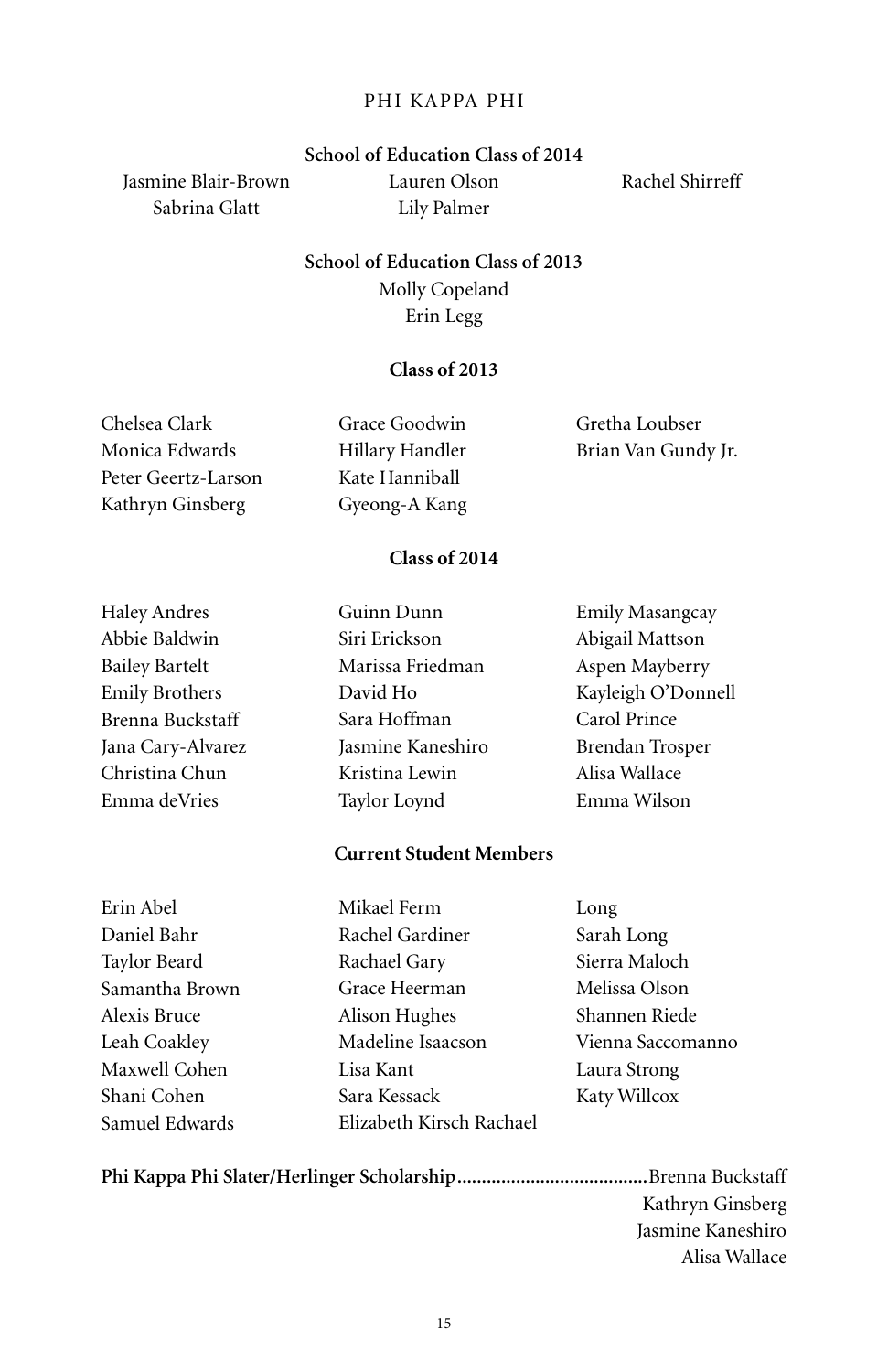## PHI ETA SIGMA

## **Class of 2013**

Taylor Beard Elin Binck Samantha Brown Shelby Cauley Phebe Condon Andrew Galbraith Kyle Kubler Shelby Lee Rachael Long Julie Nelson Uyen Nguyen Marissa Price

Lillian Sawyer Abigail Struxness Madeline Thiesse Hilary Tighe Kyle Wenholz Katy Willcox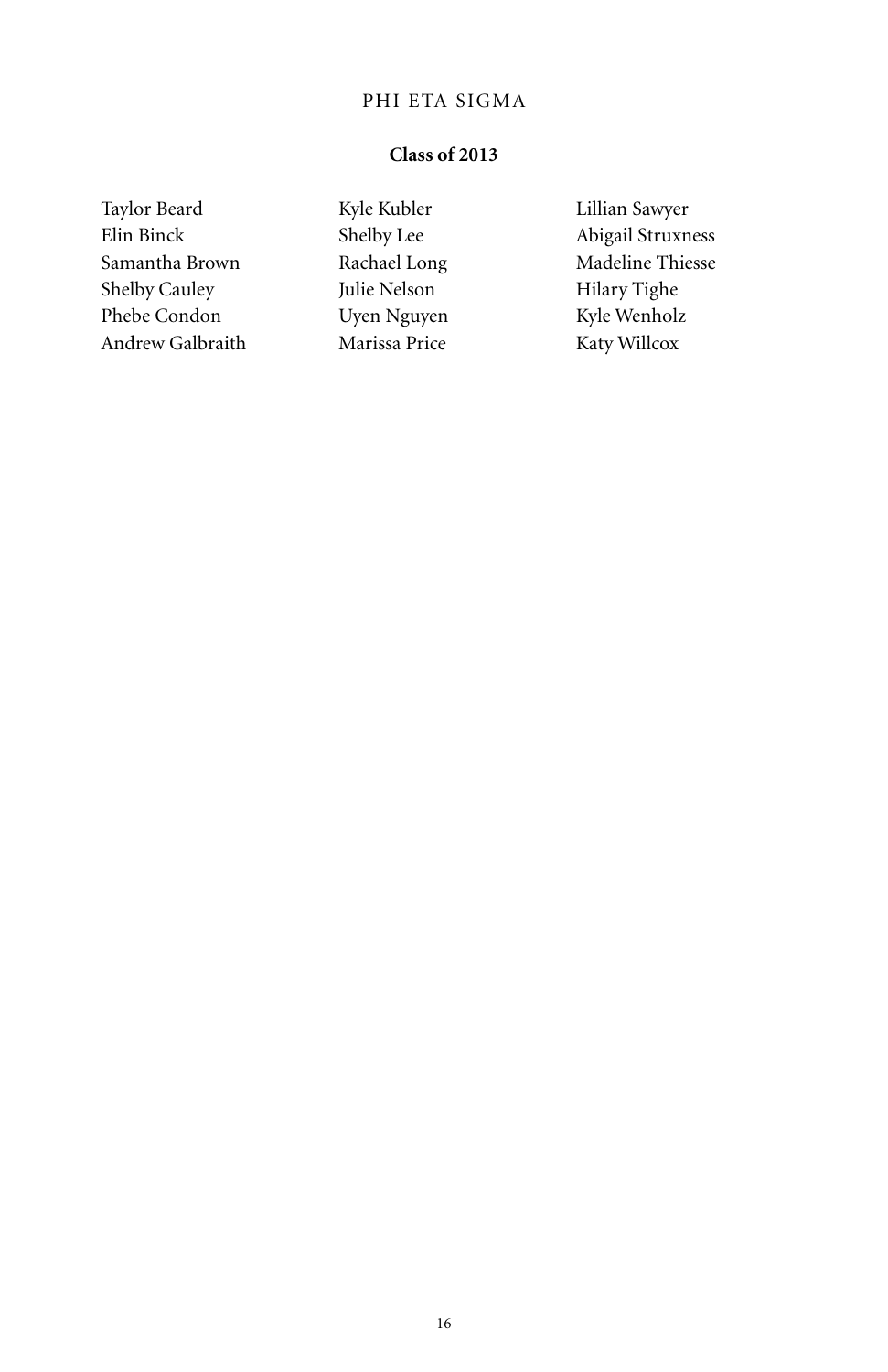# academic scholarships

## Lillis Foundation Scholarship

*This award was established in 2007 through a generous gift from the Lillis Foundation and Charles and Gwen Lillis, parents of Jessica Baker Isaacs '05. The scholarship recognizes up to two entering first-year students each year who have demonstrated high academic achievement in high school and the promise of outstanding performance during their college careers and beyond.*

# **Class of 2013**

### Shani Cohen

## Faculty-Nominated Scholarships

**Lora Bryning Scholarship.......................................................................**Benjamin Block Rowan Carrick Miriam Cook Jasmine Kaneshiro Shaylynn Nelson *Bryning Scholars are rising juniors and seniors who have demonstrated excellence and talent in their ability to express themselves and their intellect in writing.* 

**Fred S. Wyatt Scholarship............................................................................** Carol Prince Brendan Trosper *Wyatt Scholars are rising seniors who have demonstrated outstanding leadership abilities, communication skills, and the potential to perform in graduate school, and to receive further distinction through major fellowship programs such as the Rhodes or Truman Scholarship programs.*

| Justin Higa       |
|-------------------|
| David Ho          |
| Kathryn Papoulias |

*Wallerich scholars are outstanding undergraduate students who have demonstrated their interest and success in the natural sciences, pre-medicine, or other health science coursework. Recipients are selected based upon outstanding academic performance, interest in research, and plans for a career in the natural or health sciences.*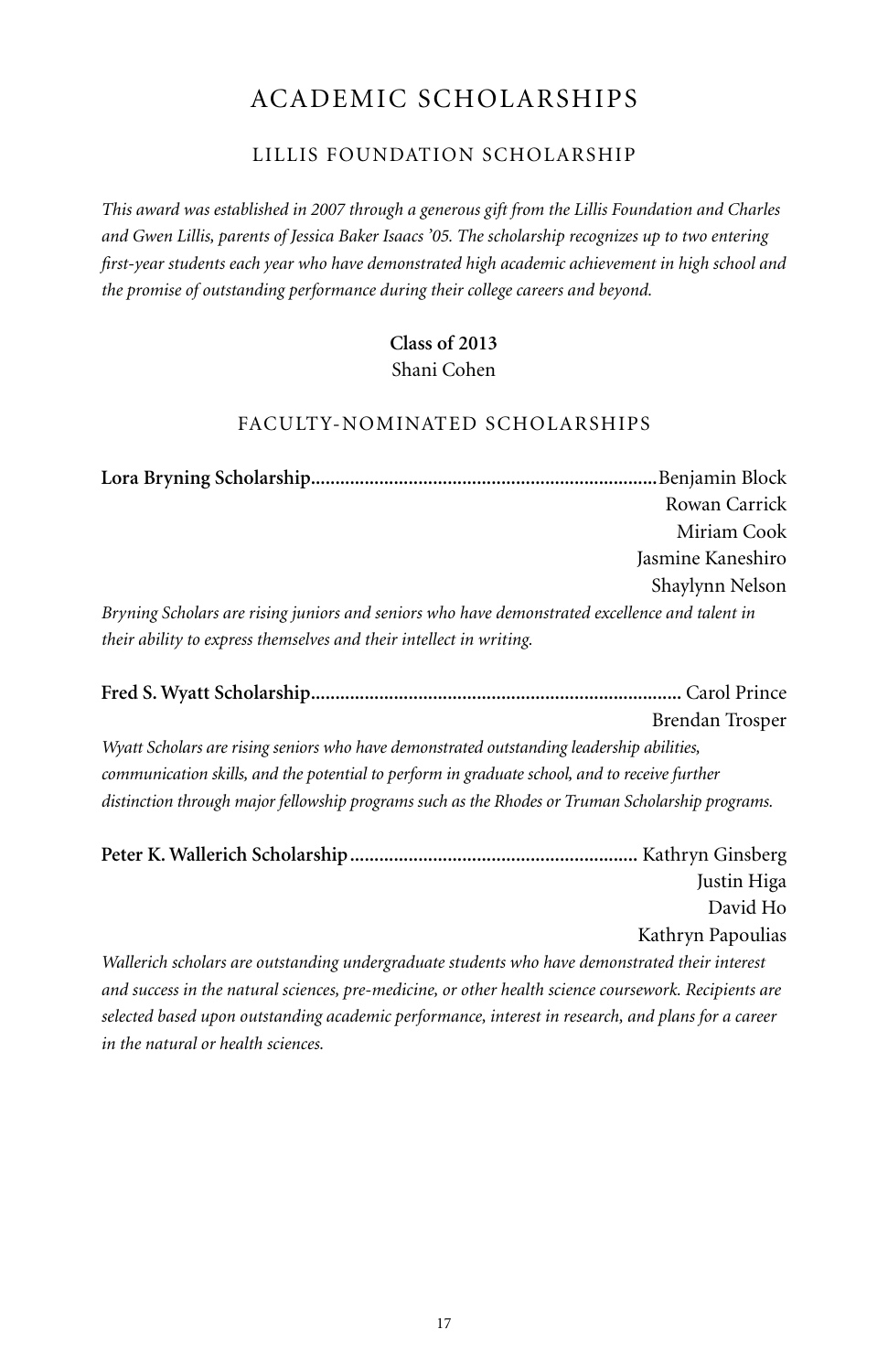# Research Awards

# **Summer 2012 Research Awards in Arts, Humanities, and Social Sciences**

| Jillian Andersen | Wade Greiten    | Elisabeth Schyberg     |
|------------------|-----------------|------------------------|
| Anne Bigalke     | Kate Hanniball  | Rebecca Short          |
| Joseph Bozich    | Mark Janzer     | Evan Skamarock         |
| Samuel Culbert   | Yuri Kahan      | <b>Brooke Stelzner</b> |
| Sanaz Ebrahimi   | Maxwell Keyes   | Hilary Tighe           |
| Hannah Fattor    | Shannon Kilgore | Thien Vu               |
| Melissa Gaughan  | Isaac Olson     | Erin Wheary            |
|                  |                 |                        |

#### **Summer 2012 Science Research Awards**

| Scott Anderson         | Olivia Feinstein    | Mary Packard         |
|------------------------|---------------------|----------------------|
| Amelia Asbe            | Rebecca Ferrell     | Kathryn Papoulias    |
| Samuel Berkelhammer    | Morgan Giese        | Madeleine Parsell    |
| Jason Blanks           | Jay Goldberg        | Nathan Pincus        |
| Natalie Bowens         | Spencer Gordon      | John Rosasco         |
| Jacqueline Braun       | Kevin Halasz        | Phoebe Smith         |
| Matthew Breuer         | Mackenzie Hepker    | Erik Solhaug         |
| Bryce Bunn             | Liza Holtz          | Lauren Swanson       |
| Danielle Campbell      | Allison Hughes      | Alicia Terepocki     |
| Morgan Campbell        | Chelsea Jaeger      | <b>Blake Titcomb</b> |
| Karina Caprez          | Aleksandar Jeremikj | Alisa Wallace        |
| <b>Anthony Charvoz</b> | Lisa Kant           | Talitha Wilson       |
| David Clausen          | Jinkyong Lee        | Jessica Wong         |
| Phebe Condon           | Riley Lochner       |                      |
| Daniel Esporma         | Paul Nakamoto       |                      |

# **University Enrichment Research Awards**

| Scott Anderson      | Andrew Galbraith    | Nathan Pincus        |
|---------------------|---------------------|----------------------|
| Christine Baniewich | Morgan Geise        | John Rosasco         |
| Jason Blanks        | Mackenzie Hepker    | Kelly Rotstan        |
| Jacqueline Braun    | Liza Holtz          | Evan Skamarock       |
| Alexander Brush     | Allison Hughes      | Phoebe Smith         |
| Kailey Campbell     | Chelsea Jaeger      | Erik Solhaug         |
| Karina Caprez       | Aleksandar Jeremikj | Lauren Swanson       |
| Phebe Condon        | Jinkyong Lee        | Michael Tieu         |
| Daniel Esporma      | Riley Lochner       | <b>Blake Titcomb</b> |
| Olivia Feinstein    | Elli McKinley       | Thien Vu             |
| Grace Ferrara       | Kathryn Papoulias   | Talitha Wilson       |
|                     |                     |                      |

**Spring 2012**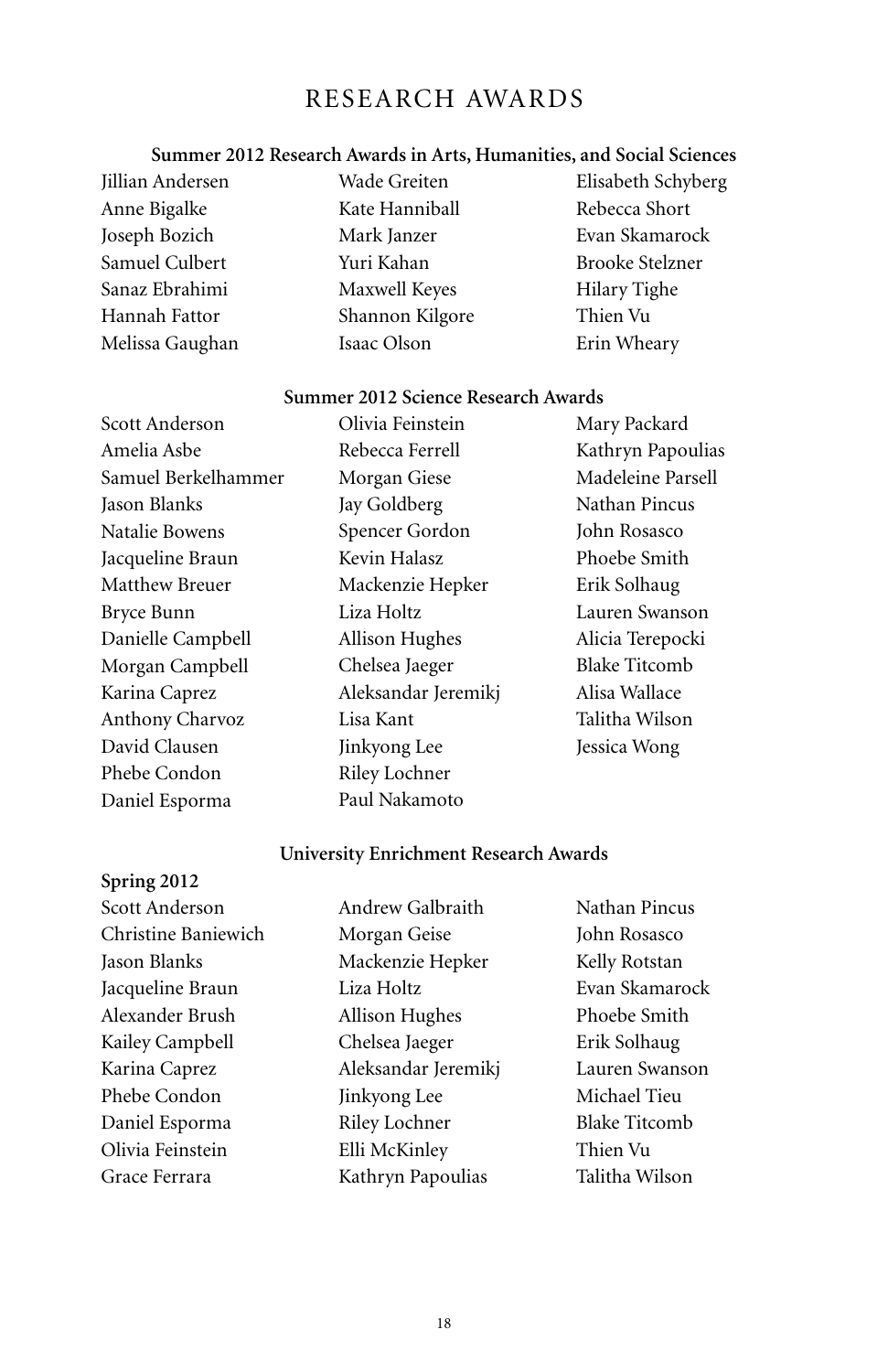| Fail 2012          |                  |                  |
|--------------------|------------------|------------------|
| Lauren Anderson-   | Amanda Fischels  | Andrew Moore     |
| Connolly           | Lauren Fisher    | Olive Oyango     |
| Amelia Asbe        | Stephanie Gammon | Nathan Pincus    |
| Jessica Ashe       | Morgan Giese     | Maia Richardson  |
| Jennifer Baron     | Spencer Gordon   | Kelly Rotstan    |
| Jason Blanks       | Erika Hayes      | Ariel Schwencke  |
| Jacqueline Braun   | Sarah Hunt       | Jessica Seminary |
| Danielle Campbell  | Jennifer Ikard   | Ned Sherry       |
| Tiffany Cunningham | Lindsay Johnson  | Erik Solhaug     |
| Tara Curtis        | Erin Keeley      | Hilary Tighe     |
| Anna Doucett       | Min Kim          | Cathryn Thierry  |
| Christopher Ernst  | Dana Kuhn        | Zena Toyama      |
| Kimberly Faucett   | Erin Lindsey     |                  |
|                    |                  |                  |

# Collins Memorial Library Awards

#### **Collins Memorial Library Undergraduate Research Award**

Shannon Kilgore — Arts, Humanities, and Social Sciences Jay Goldberg — Science

*The award recognizes undergraduate students who demonstrate exemplary skill and creativity in the application of library and information resources to original research and scholarship. Sponsored by Collins Memorial Library.*

#### **Collins Memorial Library Book Collecting**

**Fall 2012**

First Place — Ian Fox, "Hunting the Dark Knight: Books on the Batman" Second Place — Andrew Osborne, "Ars Moriendi: A Selection of Texts Concerning the Phenomenon of Death"

Third Place — Ariana Scott-Zechlin, "Genderization of Crime Fiction from the Victorian Era to the Modern Day"

*The award encourages undergraduate students at Puget Sound to read for enjoyment and to develop personal libraries throughout their lives; to appreciate the special qualities of printed or illustrated works; and to read, research, and preserve the collected works for pleasure and scholarship. Sponsored by Book Club of Washington.*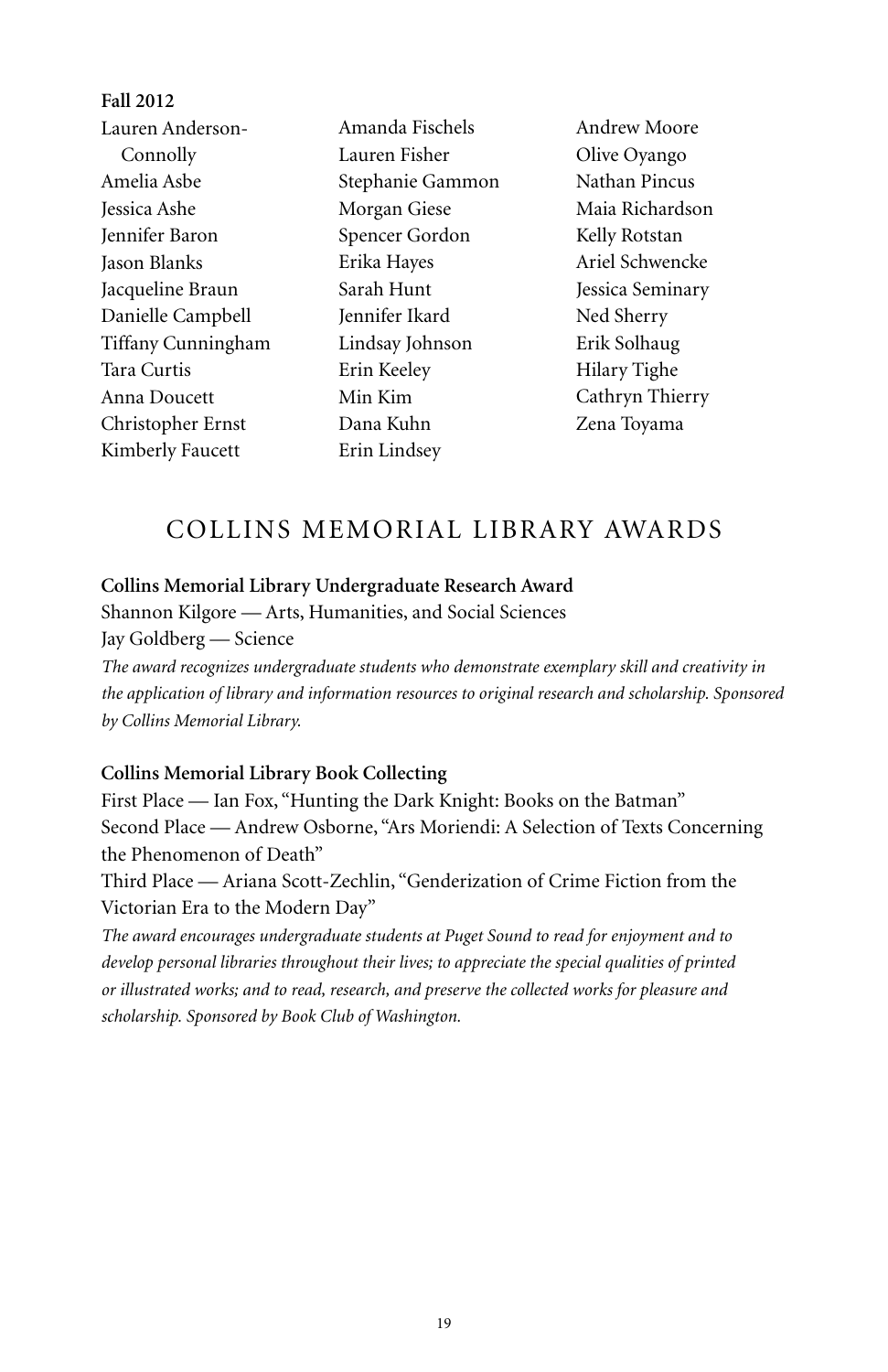# Fellowships

#### **Fulbright Scholarships**

Research Scholarship to Mexico – Maggie Shanahan

Teaching Scholarship to France – Ida Poberezovsky (Alternate)

*The U.S. student program is designed to give recent B.S./B.A. graduates and master's and doctoral candidates opportunities for personal development and international experience. Students teach English as a second language in high schools and participate in various community and cultural activities. Projects and/or activities may include university coursework, independent library or field research, classes in a music conservatory or art school, special projects in the social or life sciences, or a combination.*

**French Government Teaching Assistantship.................................................**Erin Byrne Joanna Chapman Kristina Clark Charlotte Dawkins Jacob Gellman Ida Poberezovsky Megan Pritchard Grant Harmsen (Alternate) Rebecca Zavala (Alternate) *The French Government Teaching Assistantships are competitive and prestigious awards granted by* 

*the French Government. Students receiving these Assistantships teach English abroad in the French school system for one academic year.*

**Thomas Watson Fellowship ..............................................................................**Eryn Eby *The Watson Fellowship enables college graduates of unusual promise to engage in an initial postgraduate year of independent study and travel abroad. This opportunity provides for a focused and disciplined Wanderjahr of the graduate's own design. The fellowship provides a grant of \$25,000 to each recipient.*

**Princeton-in-Asia Fellowship.................................................................**Charles Nguyen *Princeton-in-Asia Fellowship provides transformative, service-oriented experiences for talented graduates and serves the needs of Asia as determined by our Asian partners. Over the last century, the organization has achieved this goal by providing talented young people with various opportunities to live and work in Asia. The first PiA "fellowships" consisted of a handful of Princeton University graduates who went to China in the late 1890s to do relief work and teach English; the program has since expanded considerably in size and scope throughout Asia. In 2010 PiA placed 165 fellows in 18 countries, including Cambodia, China/Hong Kong, Timor-Leste, India, Indonesia, Japan, Kazakhstan, Korea, Laos, Mongolia, Malaysia, Nepal, Philippines, Singapore, Taiwan, Thailand, and Vietnam. Currently the program offers primarily teaching fellowships with additional fellowships in the fields of journalism, international development, and business.*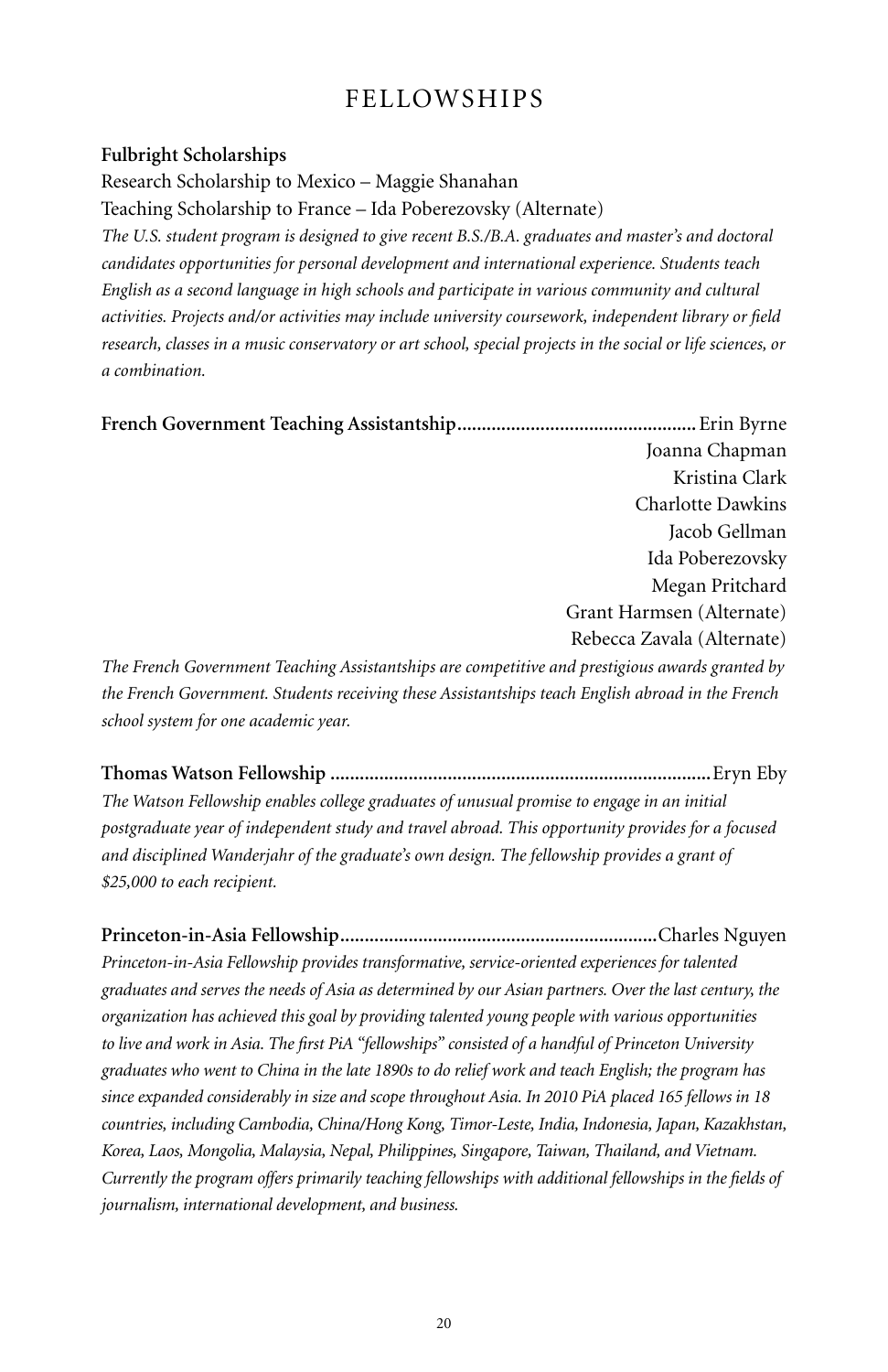**Goldwater Scholarship ............................................................................**William Rathje Kelton Mock (Honorable Mention)

*The Barry M. Goldwater Scholarship and Excellence in Education Program was established by Congress in 1986 to honor Senator Barry M. Goldwater, who served his country for 56 years as a soldier and statesman, including 30 years of service in the U.S. Senate. The scholarship program was designed to foster and encourage outstanding students to pursue careers in the fields of mathematics, the natural sciences, and engineering. The Goldwater Scholarship is the premier undergraduate award of its type in these fields.*

**Luce Scholars Program......................................................................................**Eryn Eby

*The Luce Scholars Program is a nationally competitive fellowship program. It was launched by the Henry Luce Foundation in 1974 to enhance the understanding of Asia among potential leaders in American society. The program provides stipends, language training, and individualized professional placement in Asia for 15–18 Luce Scholars each year, and welcomes applications from college seniors, graduate students, and young professionals in a variety of fields who have had limited exposure to Asia.*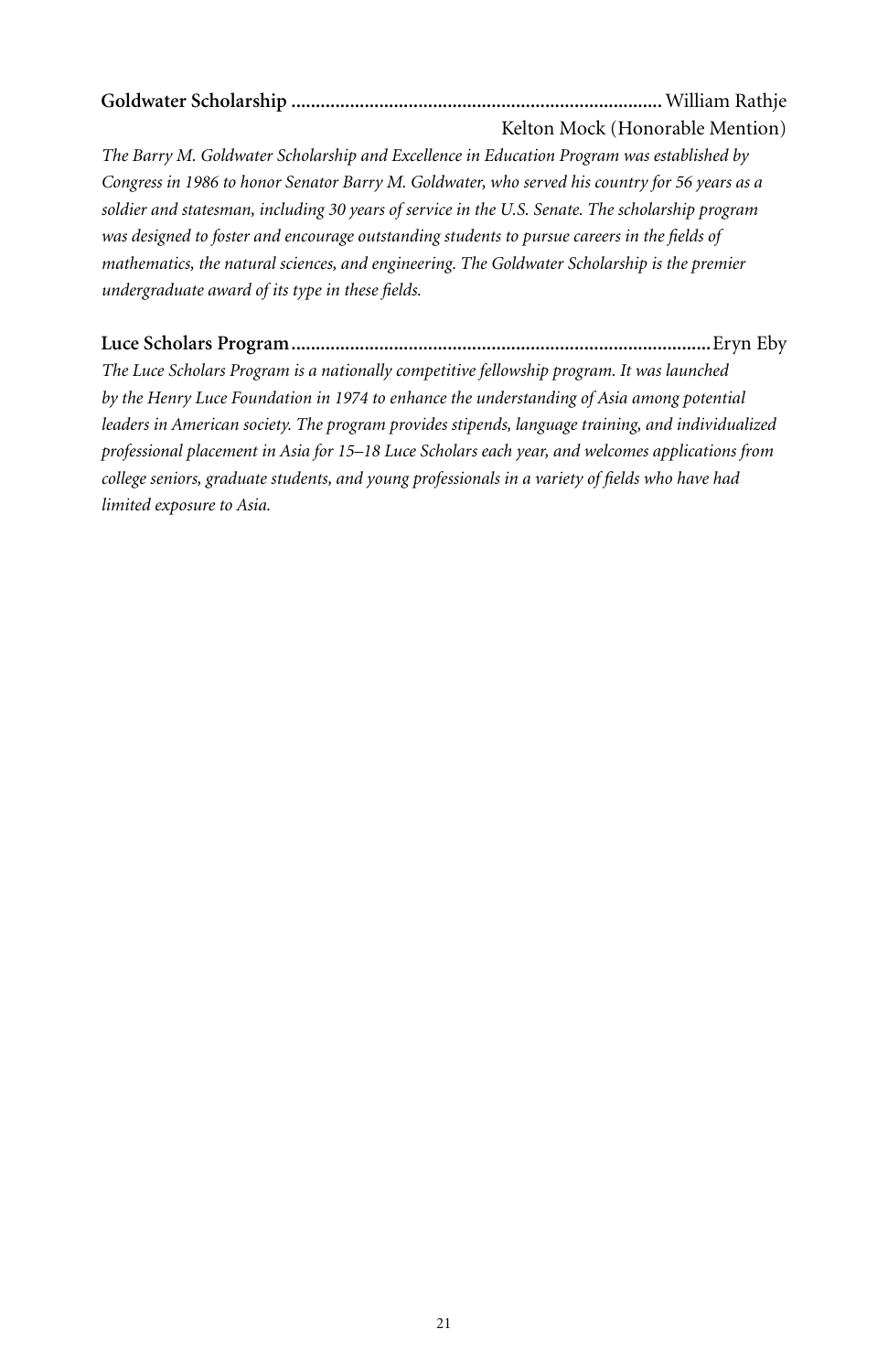# SCHOLAR-ATHLETES

Kaitlyn Ainslie – Women's Basketball Glynis Bawden – Women's Cross Country Adam Bean – Men's Golf Kylie Beeson – Women's Soccer Molly Bradbury – Women's Track Alicia Burns – Women's Track Christina Chun – Volleyball Maxwell Cohen – Men's Swimming Madison Cox – Women's Golf Logan Day - Baseball Claire Diener – Women's Swimming Holly Dixon – Women's Tennis Allison Embernate – Women's Tennis Marissa Friedman – Women's Tennis Caitlin Fuller – Women's Swimming Jenna Gerdsen – Women's Tennis Evangeline Grier – Women's Golf Lauren Hamilton – Women's Soccer Justin Higa – Men's Track Robert Hosmer – Baseball Madisen Janssen – Women's Soccer Carolyn Keith – Women's Track

Teale Kitson – Men's Swimming Zachary LaBorde – Baseball Lindsay Layland – Women's Basketball Brian Marshall – Men's Track Aspen Mayberry – Women's Track Christopher McDonald – Men's Soccer Kelsey McKinnis – Women's Basketball Maxwell Mirande – Football Kayleigh O'Donnell – Women's Soccer Sophia Raefsky – Women's Cross Country Sarah Stillman – Women's Indoor Track Lucas Stone – Baseball Lauren Stuck – Women's Lacrosse Erin Stumbaugh – Women's Basketball Lauren Swanson – Women's Soccer Madeline Thiesse – Women's Tennis Logan Thompson – Women's Tennis Brendan Trosper – Men's Crew Robin Vieira – Women's Soccer Jeffrey Walton – Baseball Ava Williams – Women's Swimming Derek Wilson – Men's Golf

*To earn this distinction a student must have a 3.5 cumulative GPA and must have earned at least two varsity letters.*